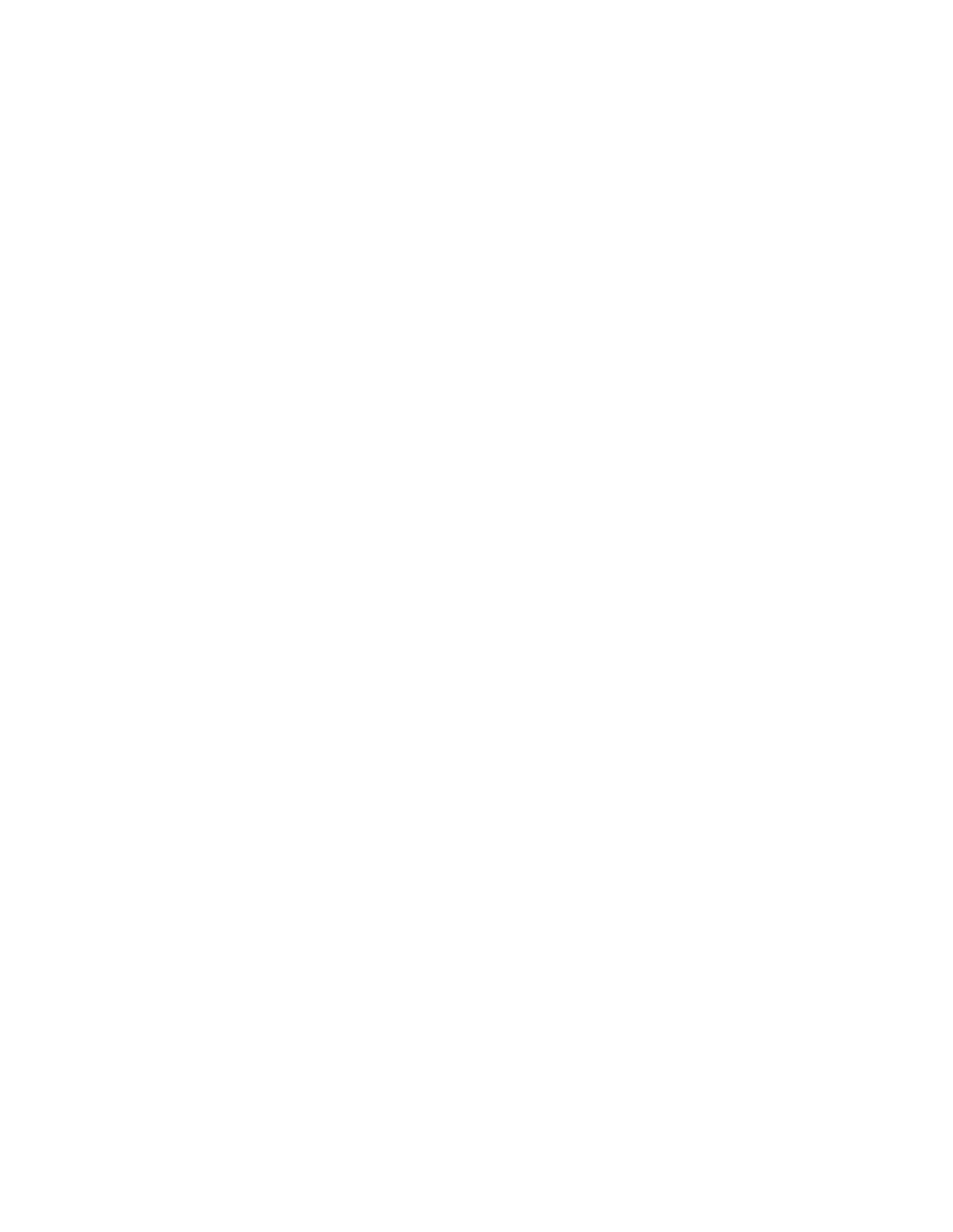

#### **Commissioner Jo Ann Hardesty** City of Portland

TO: Mayor Ted Wheeler **Commissioner Chloe Eudaly Commissioner Amanda Fritz Auditor Mary Hull Caballero** 

 $CC:$ Jessica Kinard, Director, City Budget Office

From: Commissioner Jo Ann Hardesty

RE: Portland Bureau of Emergency Management's (PBEM) FY 2020-21 Requested Budget

Date: January 29, 2020

I respectfully submit PBEM's FY 2020-21 Requested Budget for your consideration.

Due to the financial forecast for the next fiscal year, I have asked the bureaus in my portfolio to refrain from making any requests for new General Funds, not inclusive of one-time capital set-aside requests. Therefore PBEM does not have any new add requests within this submission.

PBEM is actively participating in the City's Public Safety Work Group and will work collaboratively with its colleagues in the other public safety bureaus to help identify 2% savings over the next three years.

If anyone has any questions, please feel free to contact my Financial Policy Advisor, Kristin Johnson at x3-4892.

Thank you,

**issioner Jo Ann Hardest** Comm

1221 SW Fourth Avenue, Room 230 OPortland, Oregon 97204-1998 (503) 823-4151 ♦ TDD (503) 823-6868 ♦ JoAnn.Hardesty@portlandoregon.gov

 $\frac{D(1, A1)}{105}$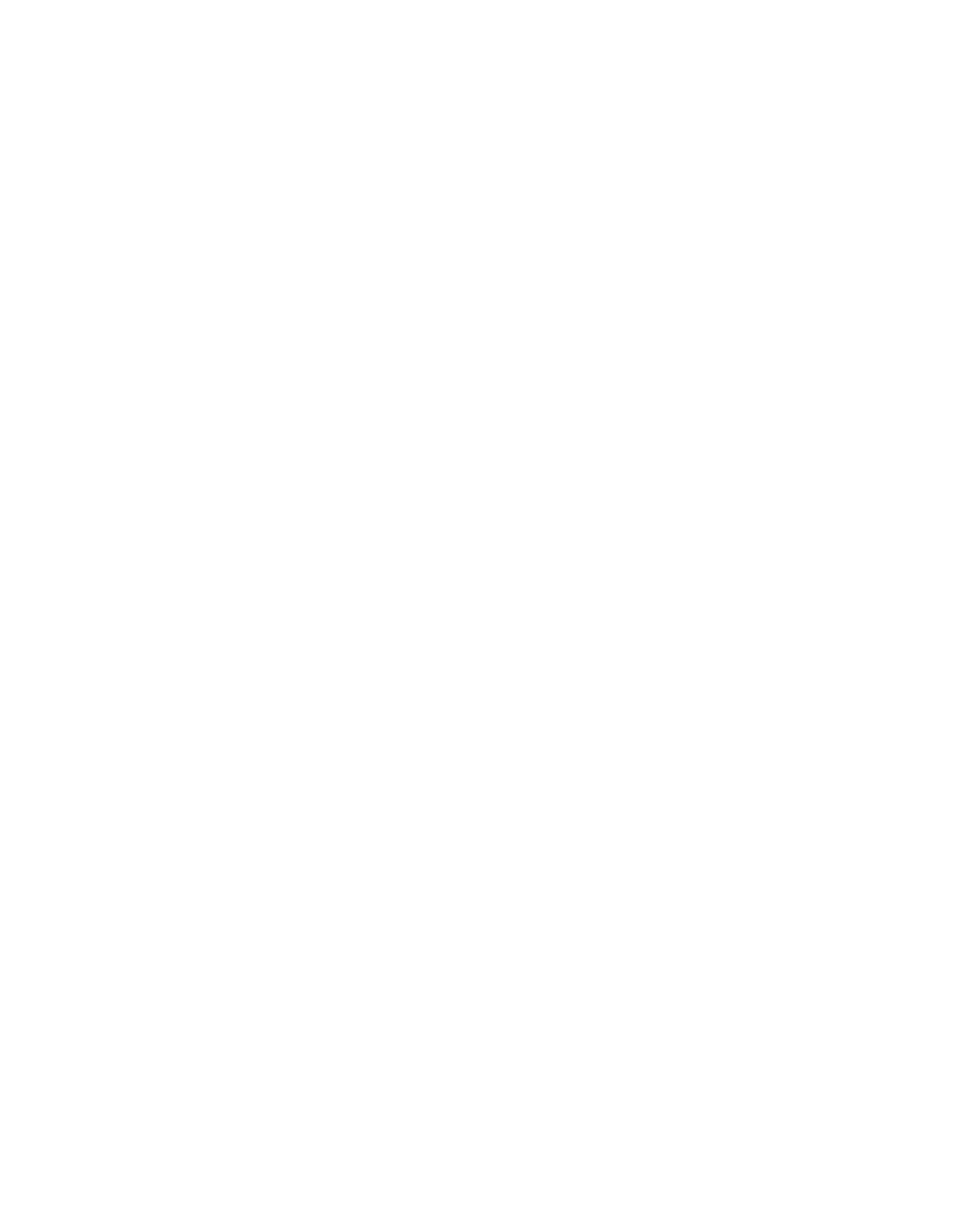# **Portland Bureau of Emergency Management**

Public Safety Service Area

Jo Ann Hardesty, Commissioner-in-Charge Mike Myers, Director



#### **Bureau Overview**

| Requirements                |              | <b>Revised</b><br>FY 2019-20 | Requested<br>FY 2020-21 | <b>Change from</b><br><b>Prior Year</b> | <b>Percent</b><br>Change |
|-----------------------------|--------------|------------------------------|-------------------------|-----------------------------------------|--------------------------|
| <b>Operating</b>            |              | \$8,040,626                  | \$6,997,930             | \$(1,042,696)                           | (13)%                    |
| Capital                     |              | \$0                          | \$0                     | \$0                                     | 0%                       |
|                             | <b>Total</b> | \$8,040,626                  | \$6,997,930             | \$(1,042,696)                           | (13)%                    |
| <b>Authorized Positions</b> |              | 22.50                        | 23.00                   | 0.50                                    | 0%                       |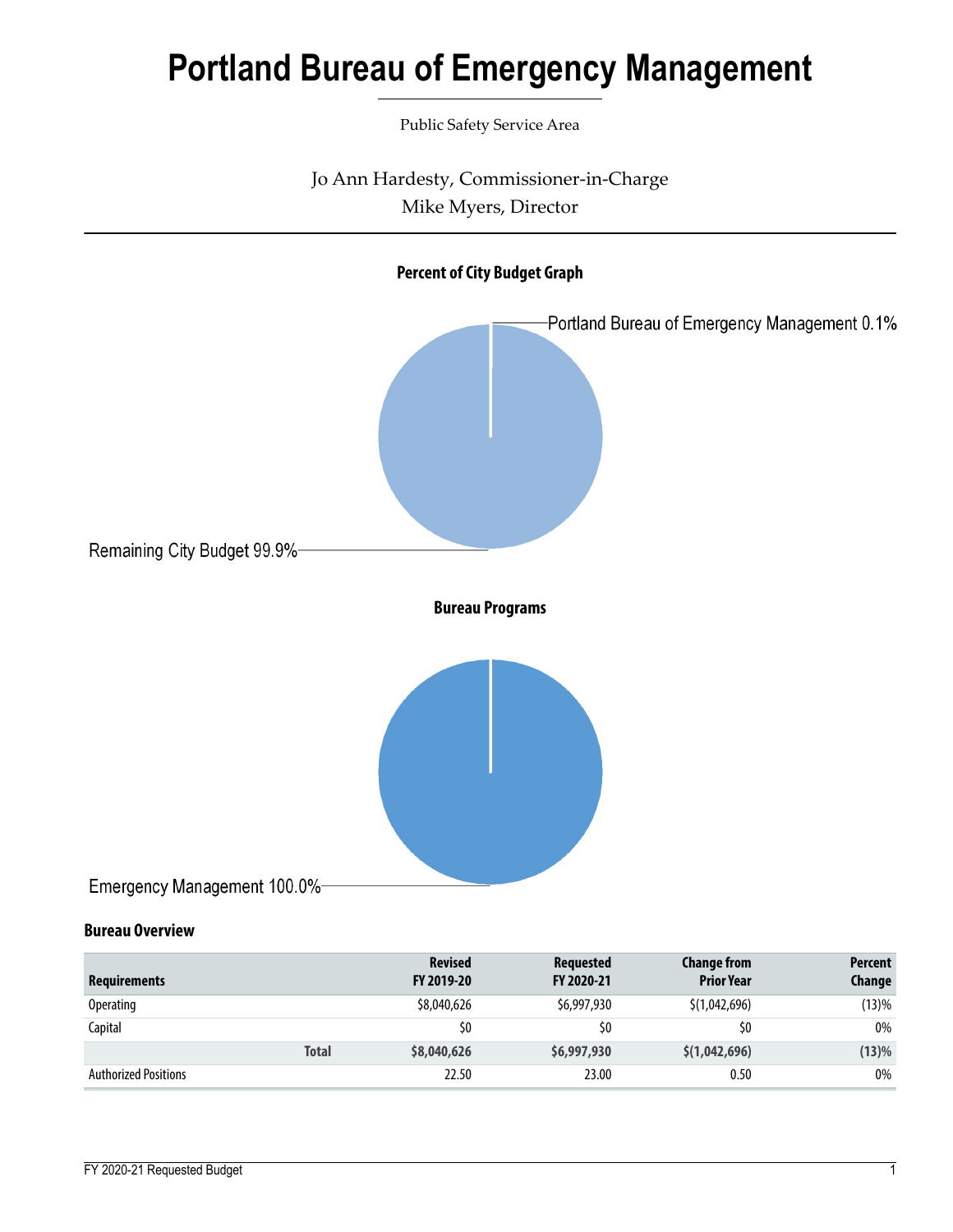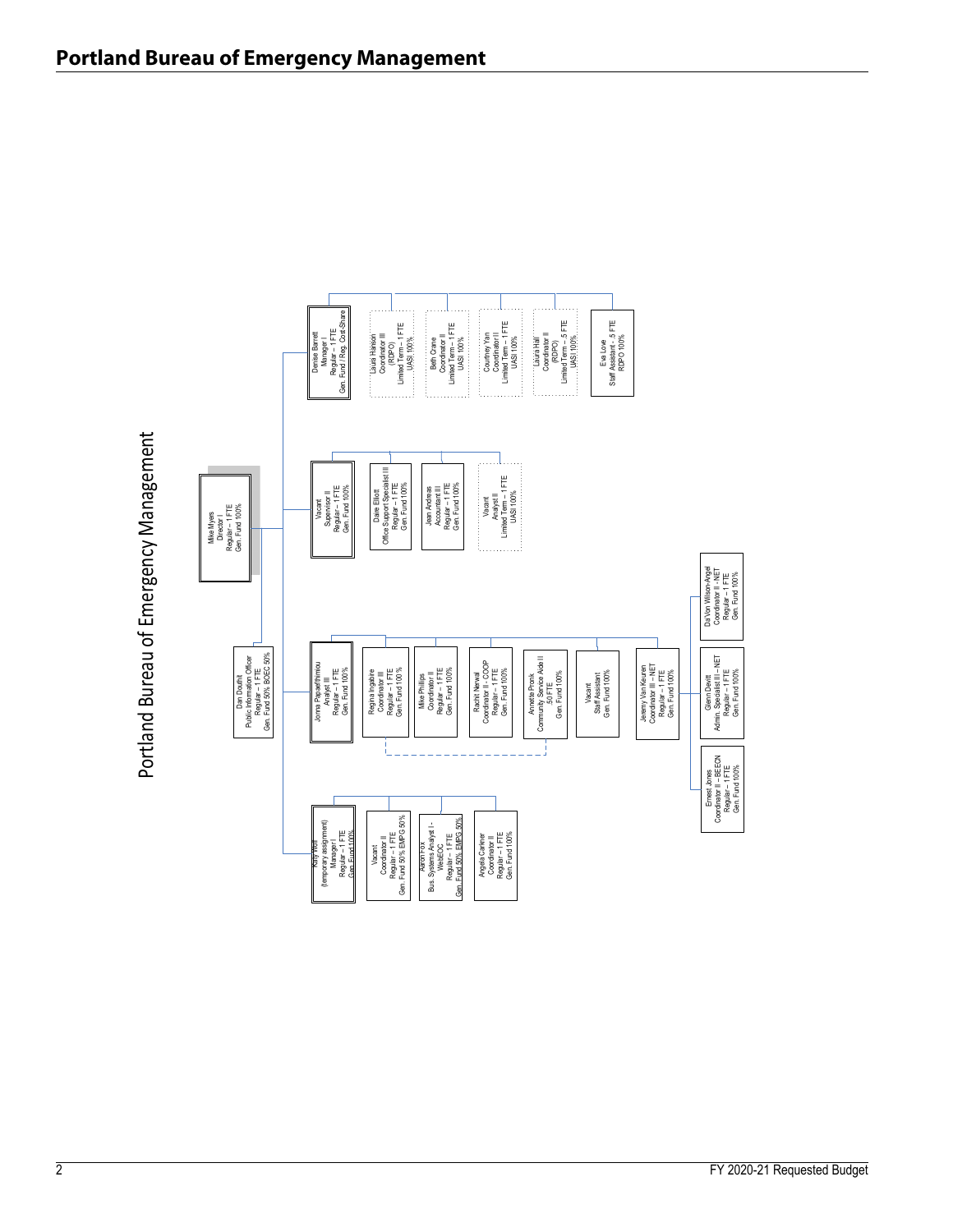# Bureau Summary

#### **Bureau Mission**

The mission of the Portland Bureau of Emergency Management (PBEM) is to promote readiness, coordinate response, and build resilience for the City of Portland. PBEM develops and implements strategic planning, programs, and policies to continually advance the City's mitigation, preparedness, response and recovery capabilities.

#### **Bureau Overview**

The Portland Bureau of Emergency Management works before, during, and after emergencies to minimize the impacts on the community and promote a culture of resilience. Resilience is the community's ability to anticipate, absorb, adapt to, and recover from environmental threats, and social or economic disruption.

## **Strategic Direction**

The unifying theme woven throughout the bureau's 2017-2020 Strategic Plan is a focus on our essential mission: to develop robust systems for the City's Emergency Coordination Center, to enhance the resilience of the City as an organization, and to promote community-led resilience efforts throughout the city.

The Portland Bureau of Emergency Management has begun the process of building a 2-year bridge strategic plan allowing for a structured transition from the 2017- 2020 strategic plan to a more focused and priority-based plan. We believe this bridge plan will free up capacity and more align with our bureau priorities.

**Strategic Goals** Goal 1: Continue to develop the City's suite of response and recovery plans.

Through this goal, the bureau will focus on collaborative planning, participate in regional efforts, and use an equity framework to inform resilience planning and prepare historically underserved communities more effectively for disasters through community-led efforts. Priorities are to ensure all plans are kept up to date, concise, and actionable.

Goal 2: Advance Emergency Coordination Center (ECC) readiness.

Priorities for this goal include: 1) investing in training and exercises that strengthen skills for ECC responders, 2) developing and documenting procedures for all critical functions, and 3) working towards regional and statewide processes that allow for seamless post-disaster mutual aid.

Goal 3: Foster connected and resilient neighborhoods.

PBEM will build capacity for leadership at the most local level by engaging communities in culturally appropriate ways and through the consistent use of effective, research-backed messages and best practices. The Neighborhood Emergency Team (NET) program promotes community preparedness and is the bureau's most public-facing program. NET volunteers are actively used to supplement the City's emergency response efforts.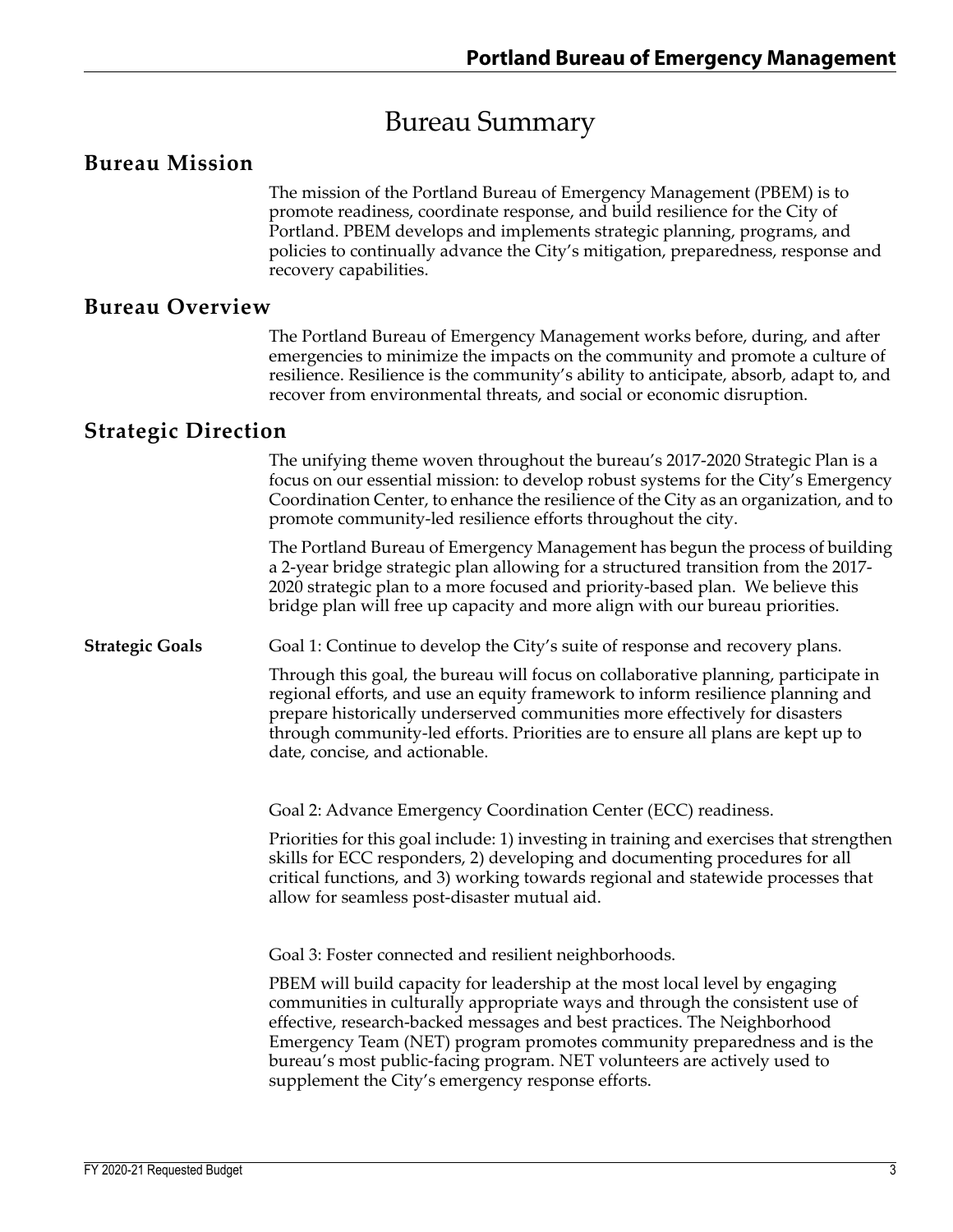PBEM's Basic Earthquake Emergency Communication Node (BEECN) program has equipment for 50 locations to serve as initial gathering and communication points after a large-scale emergency.

Goal 4: Spur innovation and workplace excellence to build a more resilient organization.

PBEM will promote policies and practices that enable the City to serve Portlanders during disasters by meeting preparedness challenges creatively, supporting employees to be resilient in their households and planning to increase infrastructure resilience through systematic investments over time.

For several years PBEM has worked with the Bureau of Development Services and Prosper Portland on policies to mandate the retrofit of unreinforced masonry buildings. Portland has a large concentration of these buildings, particularly in the dense Central Business District, Old Town Chinatown, and along commercial corridors. These buildings were never designed to withstand shaking from earthquakes and pose a life safety risk to occupants and bystanders.

## **MAJOR ISSUES**

PBEM develops and updates the City's emergency response plans. These plans guide the City's actions related to food and water distribution, post-earthquake safety inspections, sewage, firefighting, law enforcement, and many other functions vital for the health, safety, and livelihoods of Portland's residents. Due to capacity issues the Planning Manager's work plans have been impacted by several new initiatives; such as upgrades to Unreinforced Masonry buildings, resilience considerations in capital asset management, and vulnerabilities at the Critical Energy Infrastructure (CEI) hub in Linnton, thus, several critical response plans are very outdated.

PBEM leadership has begun efforts to strengthen staff capacity in the planning section with the focus on updating out of date plans and the development of a comprehensive earthquake plan. Additionally, the bureau has an interest in developing a comprehensive resiliency plan for the City of Portland that focuses on long-tern vulnerability reduction and community resilience.

# **SUMMARY OF BUDGET DECISIONS**

**Adds** PBEM does not have any add requests.

**Budget Notes Building greater efficiency in public safety**

Council directed the Chief Administrative Officer (CAO) to organize a public safety working group and make recommendations to reduce response times for first responders, triage calls more effectively to appropriate service providers, identify resources in multiple bureaus for Rapid Street Response, and make recommendations for efficiencies across all bureaus related to day-to-day business operations, technology, administration, communications and outreach, and training. Bureaus shall examine the integration of service and FY 2020-21 Program Offers to achieve efficiencies and recommended improvements. At the discretion of the CAO, the work group shall include but not be limited to representatives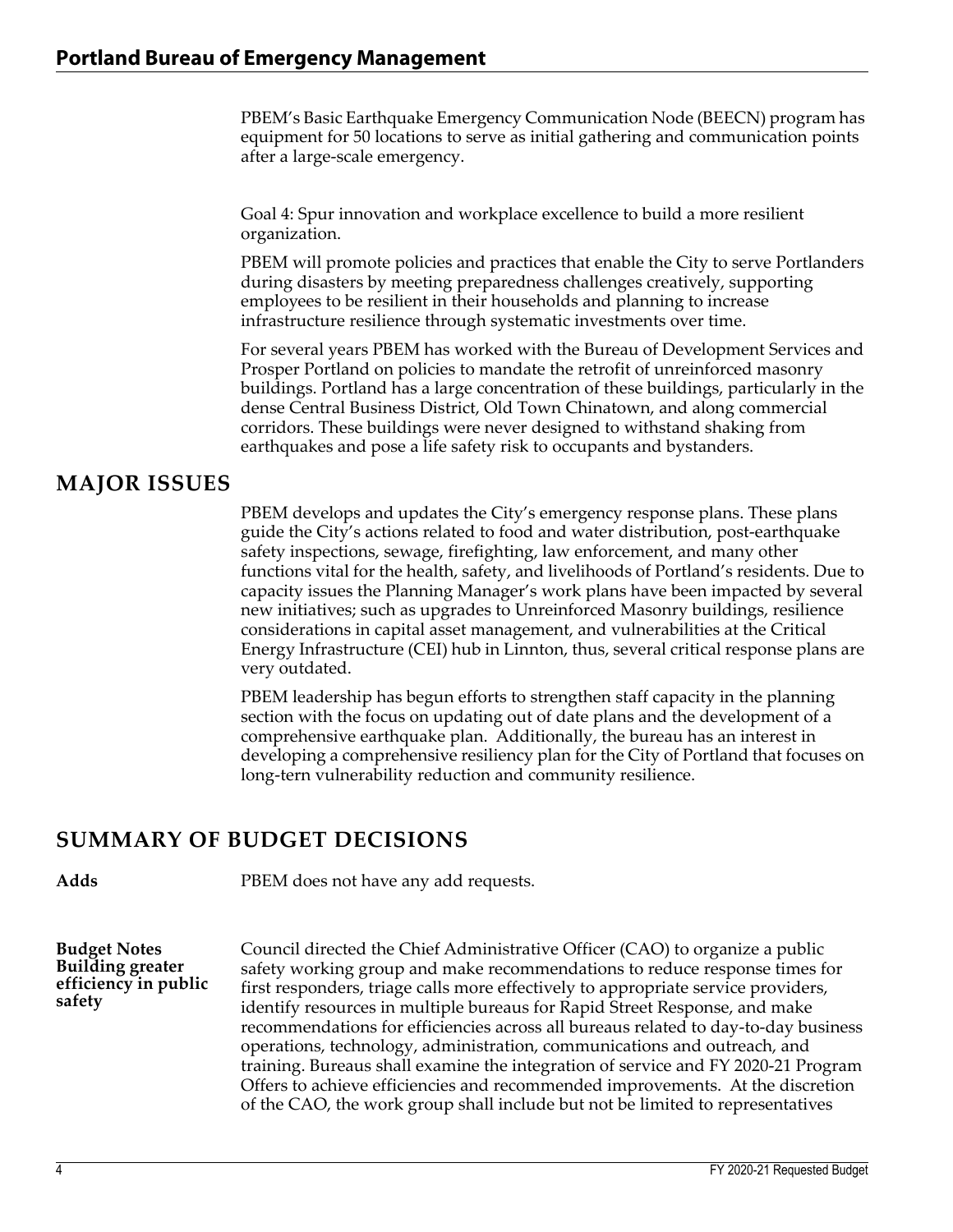from: the City Budget Office; the Bureau of Revenue and Financial Services; the Bureau of Human Resources; the Bureau of Emergency Management; the Bureau of Emergency Communications; Portland Fire and Rescue, and; Portland Police Bureau. The CAO shall present recommendations to Council no later than November, 15 2019.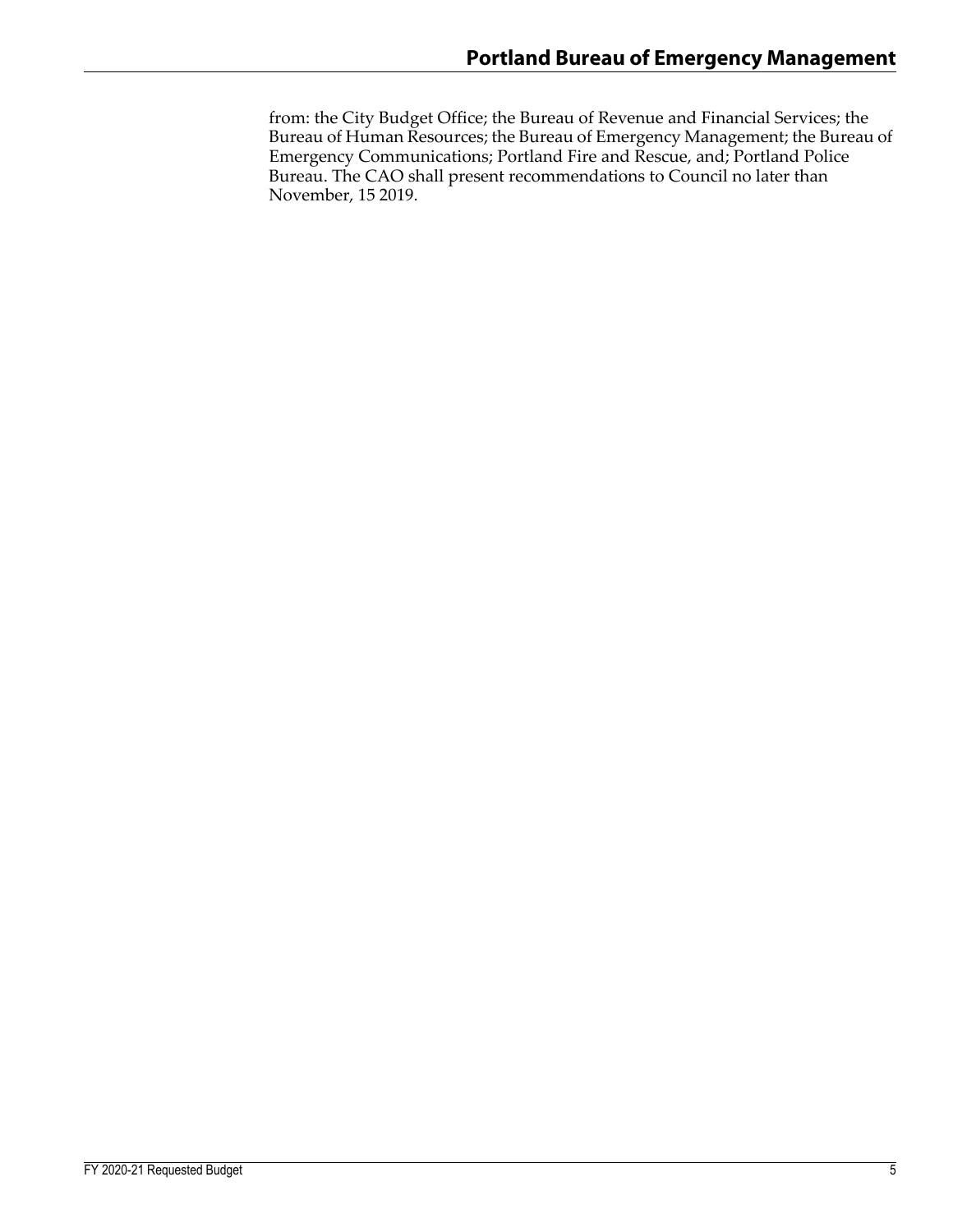# **Summary of Bureau Budget**

|                                        | <b>Actuals</b><br>FY 2017-18 | <b>Actuals</b><br>FY 2018-19 | <b>Revised</b><br>FY 2019-20 | <b>Requested No DP</b><br>FY 2020-21 | <b>Requested</b><br>FY 2020-21 |
|----------------------------------------|------------------------------|------------------------------|------------------------------|--------------------------------------|--------------------------------|
| <b>Resources</b>                       |                              |                              |                              |                                      |                                |
| <b>External Revenues</b>               |                              |                              |                              |                                      |                                |
| <b>Charges for Services</b>            | 221                          | 0                            | 0                            | 0                                    | 0                              |
| Intergovernmental                      | 2,555,871                    | 2,047,332                    | 3,833,169                    | 3,155,876                            | 3,155,876                      |
| <b>Miscellaneous</b>                   | 330                          | 500                          | 0                            | $\mathbf{0}$                         | 0                              |
| <b>External Revenues Total</b>         | 2,556,422                    | 2,047,832                    | 3,833,169                    | 3,155,876                            | 3,155,876                      |
| <b>Internal Revenues</b>               |                              |                              |                              |                                      |                                |
| <b>General Fund Discretionary</b>      | 831,234                      | 1,322,132                    | 2,097,662                    | 1,711,198                            | 1,711,198                      |
| <b>General Fund Overhead</b>           | 1,849,466                    | 1,975,842                    | 2,023,795                    | 2,041,556                            | 2,041,556                      |
| <b>Interagency Revenue</b>             | 10,000                       | 65,725                       | 86,000                       | 89,300                               | 89,300                         |
| <b>Internal Revenues Total</b>         | 2,690,700                    | 3,363,699                    | 4,207,457                    | 3,842,054                            | 3,842,054                      |
| <b>Beginning Fund Balance</b>          | (4,608,377)                  | (5,438,263)                  | $\mathbf{0}$                 | $\theta$                             | <sup>0</sup>                   |
| <b>Resources Total</b>                 | 638,745                      | (26, 733)                    | 8,040,626                    | 6,997,930                            | 6,997,930                      |
| <b>Requirements</b>                    |                              |                              |                              |                                      |                                |
| <b>Bureau Expenditures</b>             |                              |                              |                              |                                      |                                |
| <b>Personnel Services</b>              | 2,207,102                    | 2,699,619                    | 2,945,115                    | 3,380,297                            | 3,380,297                      |
| <b>External Materials and Services</b> | 2,974,284                    | 2,567,577                    | 4,146,383                    | 2,721,482                            | 2,721,482                      |
| <b>Internal Materials and Services</b> | 895,622                      | 903,430                      | 913,354                      | 896,151                              | 896,151                        |
| Capital Outlay                         | 0                            | 29,051                       | 35,774                       | $\theta$                             | $\mathbf{0}$                   |
| <b>Bureau Expenditures Total</b>       | 6,077,009                    | 6,199,676                    | 8,040,626                    | 6,997,930                            | 6,997,930                      |
| <b>Ending Fund Balance</b>             | (5,438,263)                  | (6, 226, 409)                | 0                            | $\mathbf{0}$                         | $\theta$                       |
| <b>Requirements Total</b>              | 638,746                      | (26, 733)                    | 8,040,626                    | 6,997,930                            | 6,997,930                      |
| <b>Programs</b>                        |                              |                              |                              |                                      |                                |
| <b>Emergency Management</b>            | 6,077,009                    | 6,199,676                    | 8,040,626                    | 6,997,930                            | 6,997,930                      |
| <b>Total Programs</b>                  | 6,077,009                    | 6,199,676                    | 8,040,626                    | 6,997,930                            | 6,997,930                      |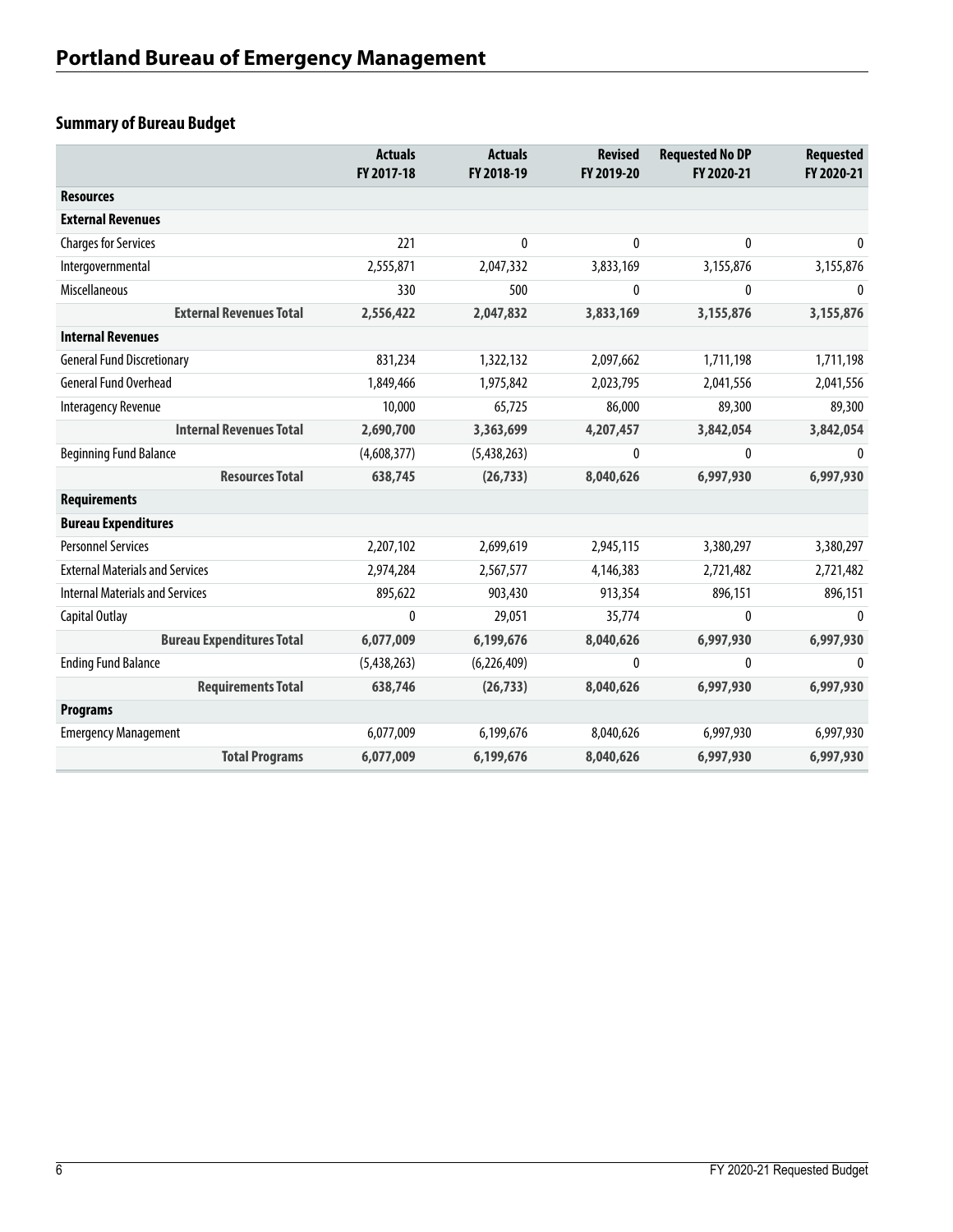# **FTE Summary**

|              |                                     | <b>Salary Range</b> |         |       | <b>Revised</b><br>FY 2019-20 |       | <b>Requested No DP</b><br>FY 2020-21 |       | <b>Requested</b><br>FY 2020-21 |
|--------------|-------------------------------------|---------------------|---------|-------|------------------------------|-------|--------------------------------------|-------|--------------------------------|
| <b>Class</b> | <b>Title</b>                        | Min                 | Max     | No.   | <b>Amount</b>                | No.   | <b>Amount</b>                        | No.   | <b>Amount</b>                  |
| 30000064     | <b>Accountant III</b>               | 60,466              | 87,496  | 1.00  | 82,021                       | 1.00  | 84,538                               | 1.00  | 84,538                         |
| 30003004     | Administrative Specialist III       | 53,290              | 102,648 | 1.00  | 77,314                       | 1.00  | 79,939                               | 1.00  | 79,939                         |
| 30003008     | Analyst III                         | 69,805              | 131,248 | 1.00  | 118,206                      | 1.00  | 122,221                              | 1.00  | 122,221                        |
| 30003010     | <b>Business Systems Analyst I</b>   | 53,290              | 102,648 | 1.00  | 80,870                       | 1.00  | 80,870                               | 1.00  | 80,870                         |
| 30003028     | Coordinator II                      | 53,290              | 102,648 | 6.00  | 437,117                      | 6.00  | 429,293                              | 6.00  | 429,293                        |
| 30003029     | Coordinator III                     | 63,336              | 109,491 | 2.00  | 192,379                      | 2.00  | 198,913                              | 2.00  | 198,913                        |
| 30003037     | Director I                          | 111,696             | 197,246 | 1.00  | 197,246                      | 1.00  | 197,246                              | 1.00  | 197,246                        |
| 30003081     | Manager I                           | 80,205              | 145,808 | 2.00  | 219,565                      | 2.00  | 227,021                              | 2.00  | 227,021                        |
| 30000013     | Office Support Specialist III       | 44,512              | 67,870  | 1.00  | 49,774                       | 1.00  | 64,050                               | 1.00  | 64,050                         |
| 30003097     | <b>Public Information Officer</b>   | 63,336              | 109,491 | 1.00  | 106,766                      | 1.00  | 107,177                              | 1.00  | 107,177                        |
| 30003104     | Supervisor II                       | 69,805              | 131,248 | 1.00  | 112,632                      | 1.00  | 102,291                              | 1.00  | 102,291                        |
|              | <b>Total Full-Time Positions</b>    |                     |         | 18.00 | 1,673,890                    | 18.00 | 1,693,559                            | 18.00 | 1,693,559                      |
| 30003007     | Analyst II                          | 63,336              | 109,491 | 1.00  | 65,811                       | 1.00  | 87,988                               | 1.00  | 87,988                         |
| 30003028     | Coordinator II                      | 106,580             | 205,296 | 2.50  | 188,097                      | 3.00  | 261,613                              | 3.00  | 261,613                        |
| 30003029     | Coordinator III                     | 63,336              | 109,491 | 1.00  | 101,733                      | 1.00  | 101,733                              | 1.00  | 101,733                        |
|              | <b>Total Limited Term Positions</b> |                     |         | 4.50  | 355,641                      | 5.00  | 451,334                              | 5.00  | 451,334                        |
|              | <b>Grand Total</b>                  |                     |         | 22.50 | 2,029,531                    | 23.00 | 2,144,893                            | 23.00 | 2,144,893                      |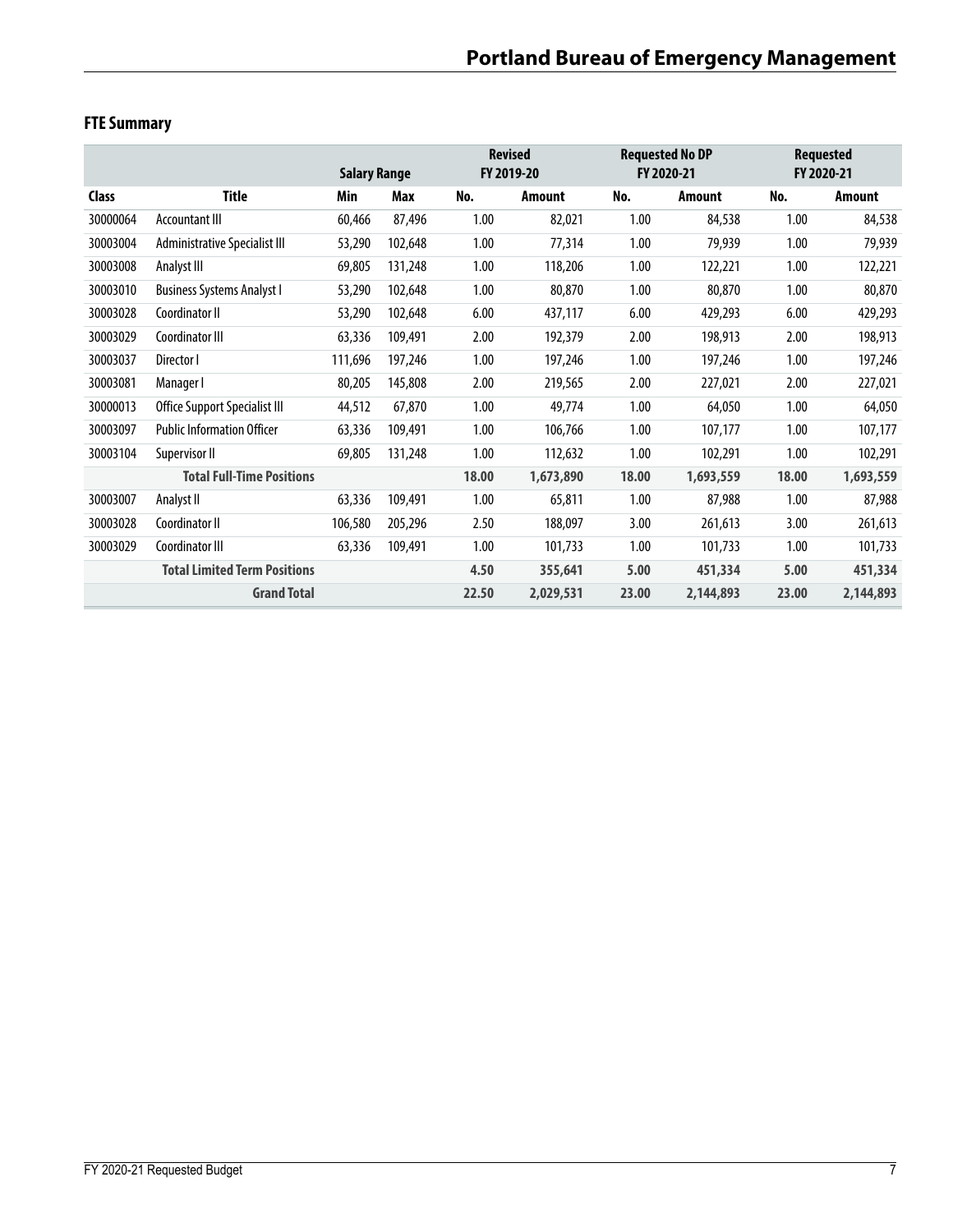![](_page_11_Picture_0.jpeg)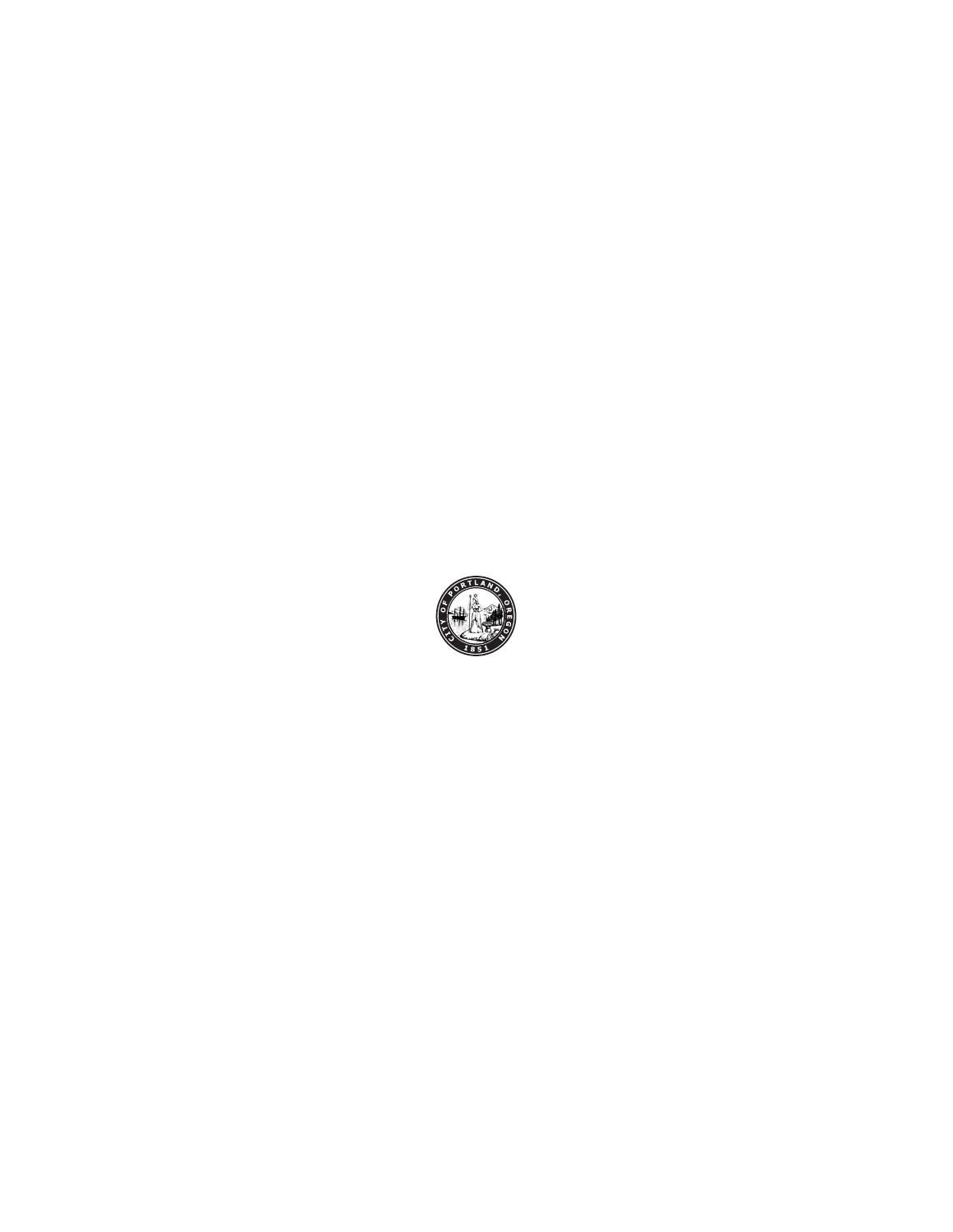# **Administration & Support**

#### **Program Description & Goals**

The primary purpose of the Administration and Support program is to provide executive leadership and bureau wide support for the other bureau programs. This program includes the bureau Director's Office, public information, equity committee, human resources (HR), procurement, accounting, grants management, finance, and administrative support functions within the bureau.

The bureau's current strategic plan expired in December 2019. The bureau will complete an 18 month work plan to bridge the bureau's efforts before a new strategic plan is created in 2021.

| <b>Measure Title</b>                                                      | PM 2017-18<br><b>Actuals</b> | PM 2018-19<br><b>Actuals</b> | PM 2019-20<br>Tarɑet | PM 2020-21<br>Tarɑet | <b>Strategic</b><br><b>Target</b> |
|---------------------------------------------------------------------------|------------------------------|------------------------------|----------------------|----------------------|-----------------------------------|
| Percentage of bureau strategic plan objectives<br>achieved or in progress | 75%                          | 89%                          | 90%                  | 90%                  | 90%                               |
| Number of new PublicAlerts registrations                                  | 6.228                        | 2.698                        | 5.000                | 5.000                | 5.000                             |

#### **Explanation of Services**

This section maintains the bureau's financial integrity. This is done through administrative support and oversight, budget development, accounting, expenditure monitoring, financial reporting, human resources, and grant administration.

When this support program is functioning well every other bureau program benefits. Many of the functions in this program are highly dependent on coordination with the related central service providers. The primary resource used in this program are employees. Currently, employees within this program don't track their time between the different activities they perform, therefore it is difficult to create a direct cost vs. benefit argument for this program. Historically, we at PBEM have not created performance indictors around many of the services in this program, as they are so dependent on central service providers and many of the services we provide don't directly impact the public. Though, each day PBEM staff are dependent on this program to: pay vendors, be paid as employees, complete ordinances, draft contracts, understand changes in accounting, understand classification and pay changes, communicate with the public, and much more. Particularly in the finance, accounting, HR, procurement, and grants functions, the number of rules that must be complied with would be nearly impossible for a bureau manager focused on administering direct program services to successfully navigate without this program. With this program, the bureau benefits from having subject matter experts available to help staff with finance and administrative tasks they are not familiar with.

Over the next fiscal year, PBEM will work to better document Administration and Support costs to show which programs receive the most support.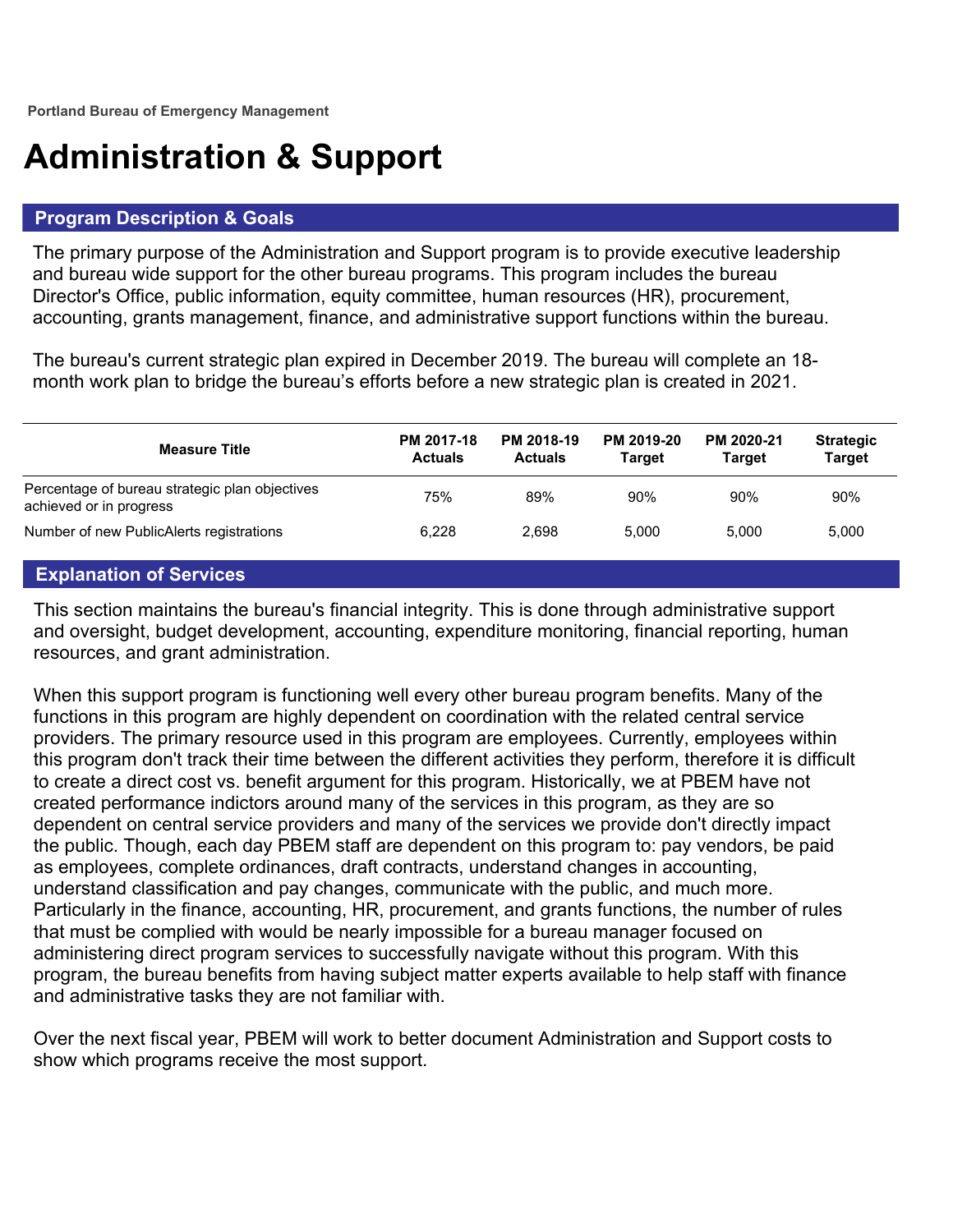#### **Equity Impacts**

Administration and Support encourages equitable outcomes through the selection of our vendors, the hiring of our employees, how we communicate, and ongoing bureau wide trainings. This program's biggest equity impact is how we impact our other bureau programs. When PBEM hires, we encourage expanded outreach, training evaluators on bias, the use of equity questions, and the use of scoring guidance for evaluators so every evaluator is scoring with similar criteria. When we communicate, we encourage simple language, dissemination in multiple languages, and providing written and audio options when feasible. The bureau's equity committee is included in this program offer.

#### **Changes to Program**

There have been several large changes in the Administrative and Support program. In June 2019, PBEM hired a new Director. There was also turnover in the Finance Supervisor position. Therefore, of the five permanent employees in this program, there has been recent turnover in two. This has meant that staff needed to learn new positions but has also allowed new staff to bring a fresh perspective to PBEM's work.

In an effort to seek efficiencies and enhance coordination, PBEM is in the second year of sharing the Public Information Officer position 50/50 with the Bureau of Emergency Communications. This has created efficiencies because the PIO can represent both PBEM and BOEC at citywide and regional meetings. The PIO can also build media relationships once that positively impact both bureaus.

#### **Program Budget**

|                                        | <b>FY 2017-18 Actuals</b> | <b>2018-19 Actuals</b> | <b>2019-20 Revised</b> | 2020-21<br><b>Requested with</b><br><b>DP</b> |
|----------------------------------------|---------------------------|------------------------|------------------------|-----------------------------------------------|
| <b>Bureau Expense</b>                  |                           |                        |                        |                                               |
| <b>External Materials and Services</b> | 2,249,482                 | 1,756,082              | 173,863                | 240,657                                       |
| Internal Materials and Services        | 371,745                   | 308,430                | 286,564                | 302,413                                       |
| Personnel                              | 676,110                   | 896.282                | 701,727                | 876,453                                       |
| Sum:                                   | 3,297,337                 | 2,960,794              | 1,162,154              | 1,419,523                                     |
|                                        | FTE<br>6.9                | 5.3                    | 5.5                    | 5.5                                           |

**Resources:** This program is supported by General Fund Overhead and General Fund discretionary funding.

**Expenses:** Personnel costs represent 62% of this program's budget, due to the nature of the work provided. Internal services provided by the City, such as cell phones, computer support, and printing charges, are housed in this program for much of the bureau. Personnel is the most critical cost to ensure ongoing program delivery.

**Staffing:** 5.5 FTEs currently support this program.

**Assets and** N/A

**Liabilities:**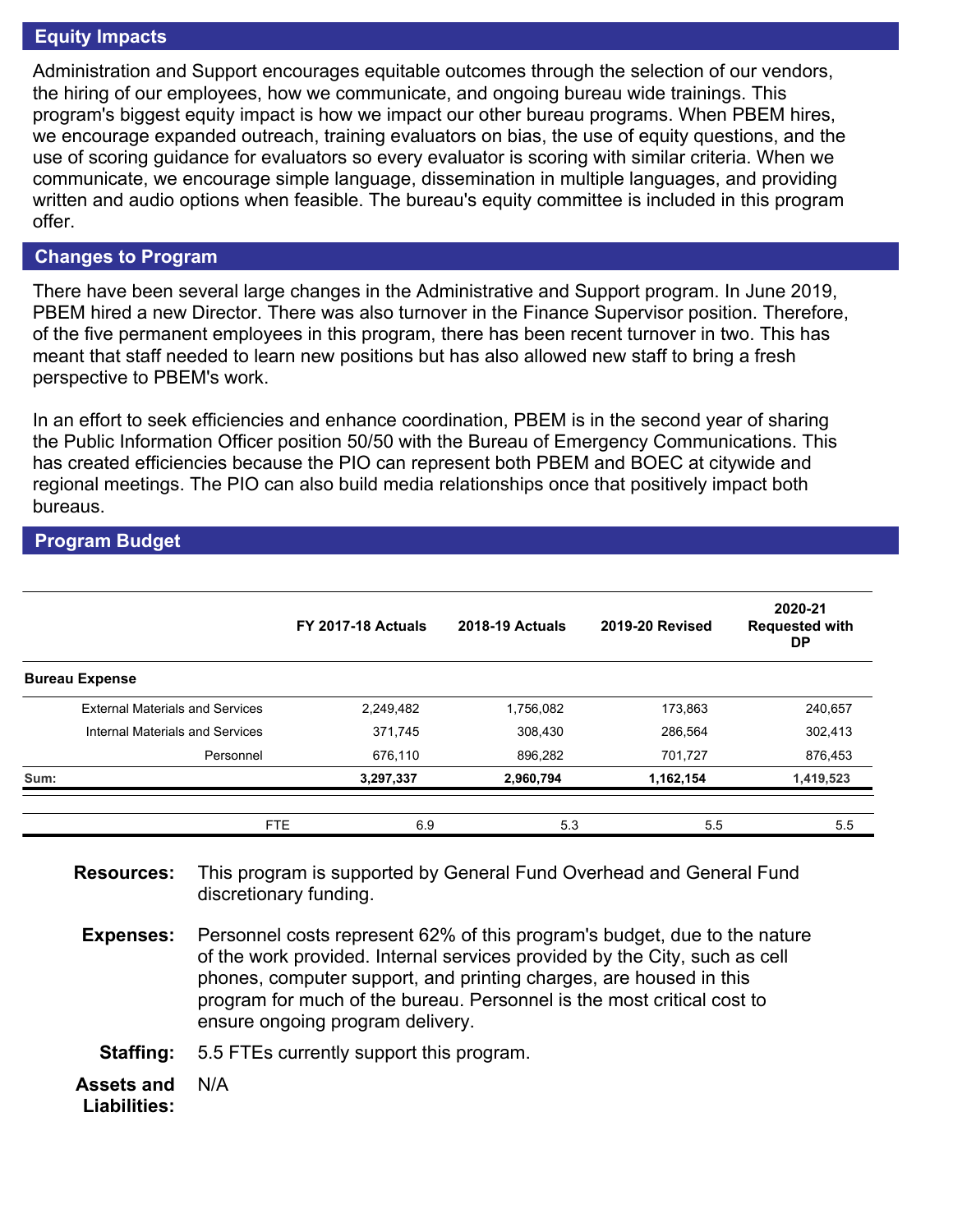| <b>Program Information</b> |                                                         |                                    |              |
|----------------------------|---------------------------------------------------------|------------------------------------|--------------|
| <b>Bureau:</b>             | Portland Bureau of Emergency<br>Management              | <b>Program Contact: Mike Myers</b> |              |
| Website:                   | • www.portlandoregon.gov/pbem<br>• www.publicalerts.org | <b>Contact Phone</b>               | 503-865-6047 |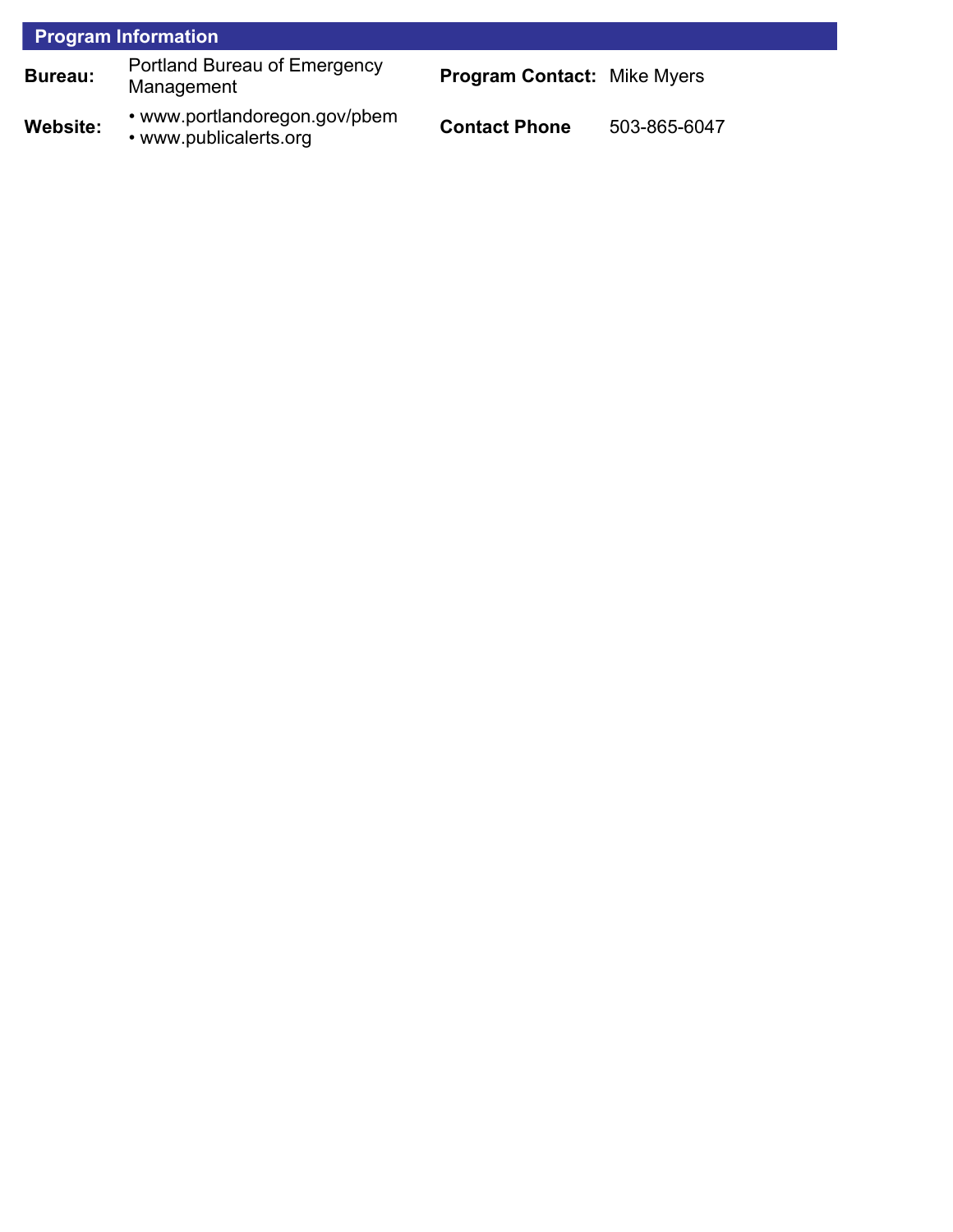# **Community Programs**

#### **Program Description & Goals**

PBEM's Community Resilience program conducts community outreach and training to instruct Portlanders on disaster preparedness, response, and recovery. Program goals include:

• Recruit, train, and manage skilled volunteers ready to help themselves, their families, and their neighbors after a large disaster.

• Ensure equal access to disaster preparedness and response programs regardless of race, class, gender, age, or ability. Reduce existing inequalities and promote universal design. Universal design is where program design and instruction adapt to the capacity, perspectives, and resources of each community.

• Promote business continuity planning to Portland businesses.

The community programs have been very successful. Their targets and actuals have been steadily increasing, for example the number of active Neighborhood Emergency Teams. PBEM will complete a strategic plan over the coming fiscal year. PBEM is also reorienting community programs to underserved communities. As these strategies become more defined, the strategic goals will be adjusted.

| <b>Measure Title</b>                                                     | PM 2017-18<br><b>Actuals</b> | PM 2018-19<br><b>Actuals</b> | PM 2019-20<br><b>Target</b> | PM 2020-21<br><b>Target</b> | <b>Strategic</b><br>Target |
|--------------------------------------------------------------------------|------------------------------|------------------------------|-----------------------------|-----------------------------|----------------------------|
| Number of new Neighborhood Emergency Team<br>volunteers trained per year | 501                          | 344                          | 500                         | 350                         | 350                        |
| Number of active NET Teams                                               | 80                           | 87                           | 80                          | 90                          | 90                         |
| Percentage of neighborhoods with active NET teams.                       | 82%                          | 89%                          | 85%                         | 90%                         | 95%                        |
| % of NFT volunteers that remain active in the<br>program annually        | 96%                          | 99%                          | 95%                         | 90%                         | 95%                        |
| <b>NET Program Diversity</b>                                             | N/A                          | 0                            | 33%                         | 20%                         | 33%                        |
| Outreach to historically underserved communities                         | N/A                          | 0                            | 45%                         | 45%                         | 65%                        |
| <b>BEECN Program Deployment Readiness Index</b>                          | N/A                          | 0                            | 22%                         | 50%                         | 80%                        |

**Explanation of Services**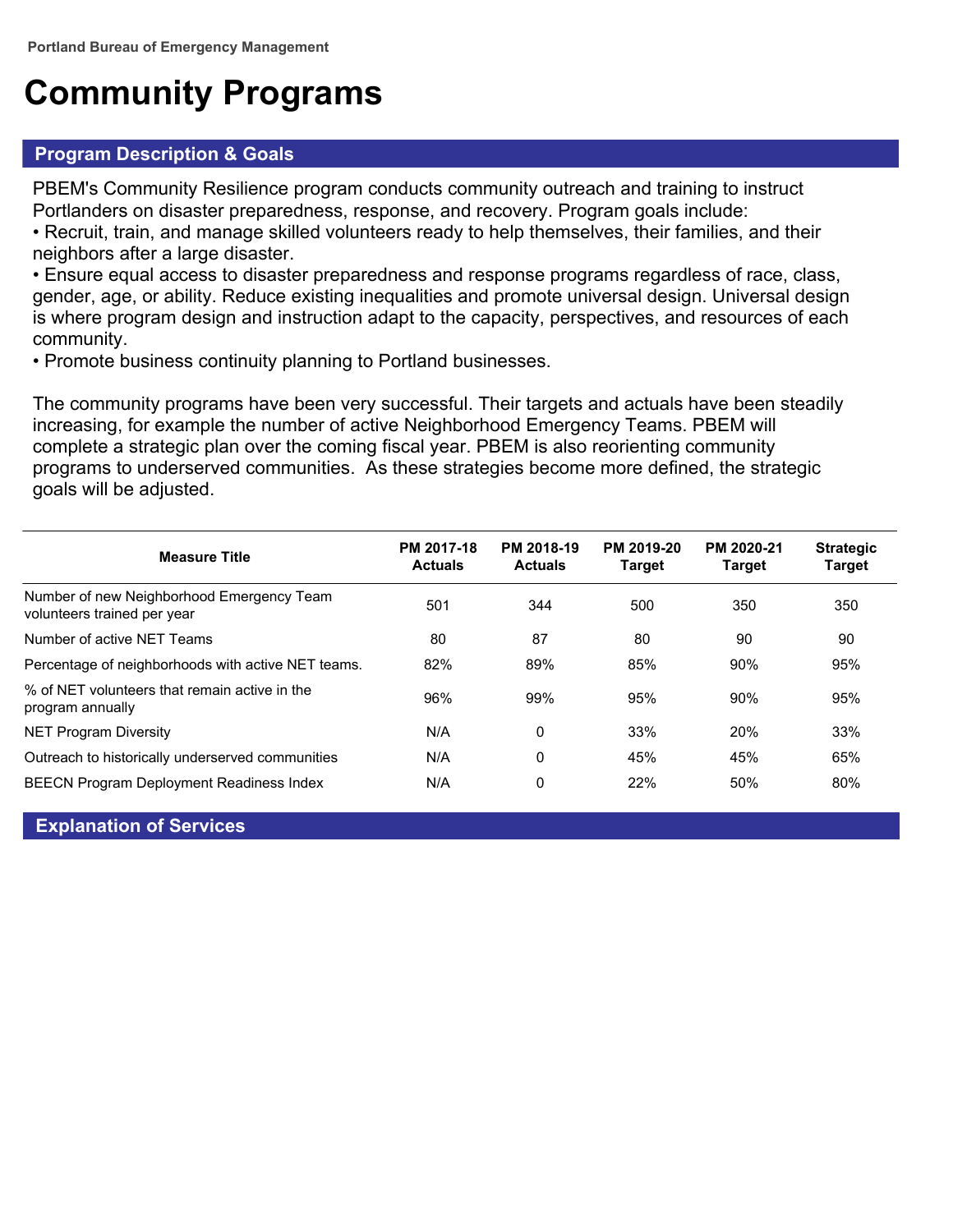PBEM's Community Resilience team delivers services through:

• The Neighborhood Emergency Team program (Portland NET). PBEM trains volunteers on postdisaster response skills such as search and rescue, triage, medical treatment, radio communications, and team organization. PBEM also offers similar classes in Spanish (the "Listos" or "Ready" program). Outputs include fully trained volunteers, organized volunteer teams, and advanced training opportunities.

• The Basic Earthquake Emergency Communications program (BEECN) where PBEM trains Portlanders on radios and provides emergency supply caches at 50 locations throughout the City. BEECN will enable neighborhoods to pass messages to and from the City Emergency Coordination Center (ECC) by radio. Outputs include deployed equipment caches, reliable radio communications, and organized volunteer teams to run the BEECN equipment.

• The Community Resilience Team also gives presentations and produces printed and web-based materials on how to prepare for emergencies and disasters. PBEM focuses on communities in Portland traditionally underserved by local government. This includes communities of color, persons with disabilities, teenagers/youth, elderly persons, and persons who have immigrated to Portland from other countries. Outputs include hours engaged by PBEM staff and volunteers educating community groups, and web-based and printed preparedness materials distribution.

#### **Equity Impacts**

PBEM designs programs, outreach, and policies for individuals with disabilities, communities of color, and people who do not speak English as their first language. These communities are most likely to be impacted in a disaster. Historically, they have also received less government funding and benefit the most from targeted investment. All PBEM community programs are accessible and promoted to persons with disabilities. PBEM makes reasonable accommodations when requested.

PBEM collects and tracks data to measure underserved community engagement and promote equity. That data includes the PBEM volunteers' demographic data and demographic data for communities where PBEM conducts outreach events. PBEM also monitors and relies on the latest academic studies on the disproportionate impact disasters have on low income households, non-English speaking households, persons with disabilities, and communities of color.

#### **Changes to Program**

There are no significant changes to this program.

#### **Program Budget**

|                                        | <b>FY 2017-18 Actuals</b> | <b>2018-19 Actuals</b> | <b>2019-20 Revised</b> | 2020-21<br><b>Requested with</b><br><b>DP</b> |
|----------------------------------------|---------------------------|------------------------|------------------------|-----------------------------------------------|
| <b>Bureau Expense</b>                  |                           |                        |                        |                                               |
| <b>External Materials and Services</b> | 0                         | 6,790                  | 285,925                | 159,804                                       |
| Internal Materials and Services        | 0                         | 105                    | 5,000                  | 2,421                                         |
| Personnel                              | 0                         | $\Omega$               | 542,647                | 754,229                                       |
| Sum:                                   | 0                         | 6,895                  | 833,572                | 916,454                                       |
|                                        | FTE<br>O                  | 4.5                    | 5.5                    | 5.5                                           |

**Resources:** This program is supported by General Fund Overhead and General Fund discretionary.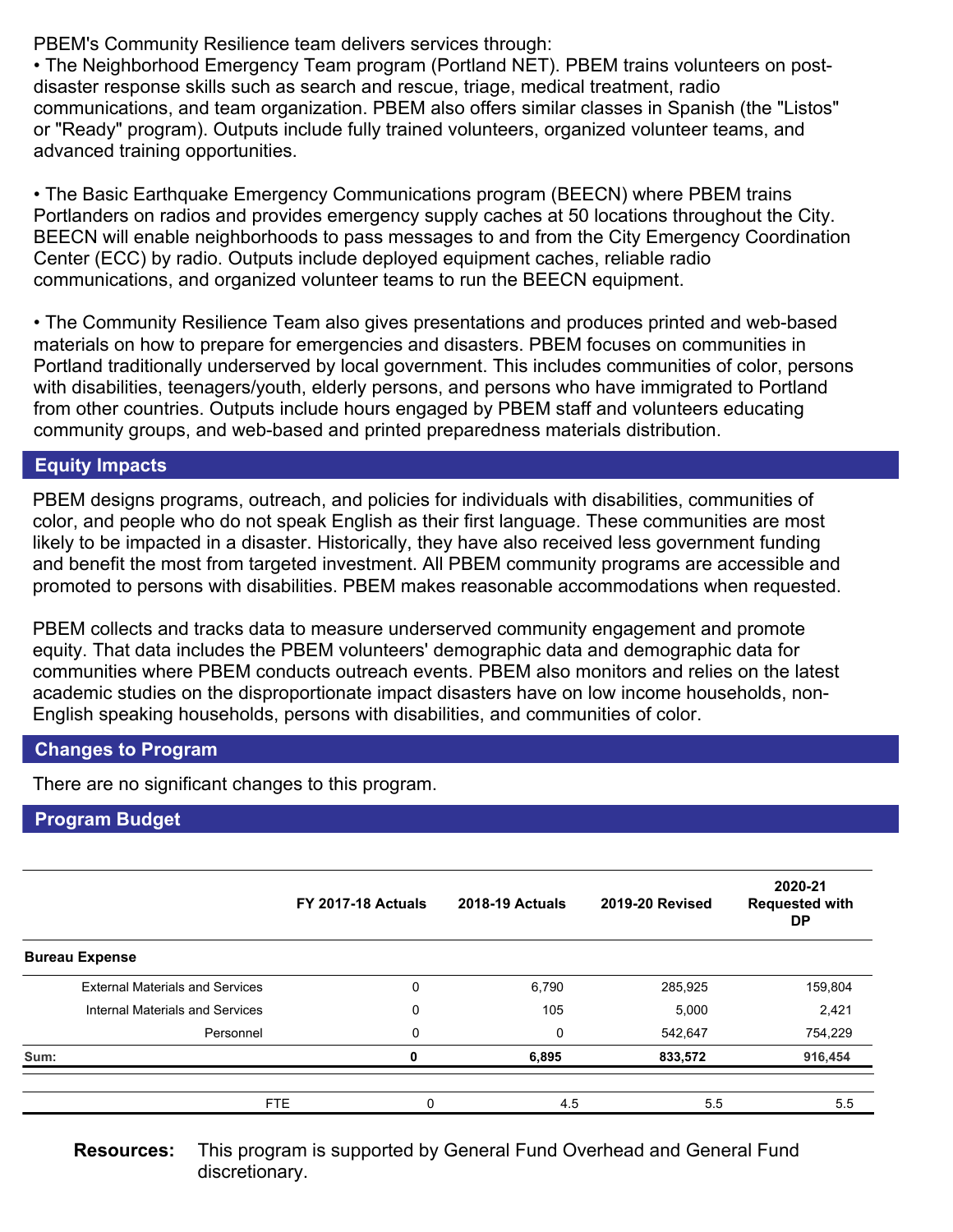- **Expenses:** This program funds primarily personnel, more than 80% of its total expenditures, and wouldn't be able to meet service levels without the hard work of those employees. Other expenses include personal protective equipment, credentials, and supplies for trained volunteers. Room rental, instructor, and incidental costs for trainings. Community outreach relies on event sponsorships, printed material, and giveaways. In prior years, the expenses of this program were captured in the Operations and Planning programs.
	- **Staffing:** 5.5 FTE's currently support this program.

**Assets and Liabilities:** N/A

|                 | <b>Program Information</b>                    |                      |                                           |
|-----------------|-----------------------------------------------|----------------------|-------------------------------------------|
| <b>Bureau:</b>  | Portland Bureau of Emergency<br>Management    |                      | <b>Program Contact:</b> Jeremy Van Keuren |
| <b>Website:</b> | https://www.portlandoregon.gov/<br>pbem/71745 | <b>Contact Phone</b> | 503-823-4421                              |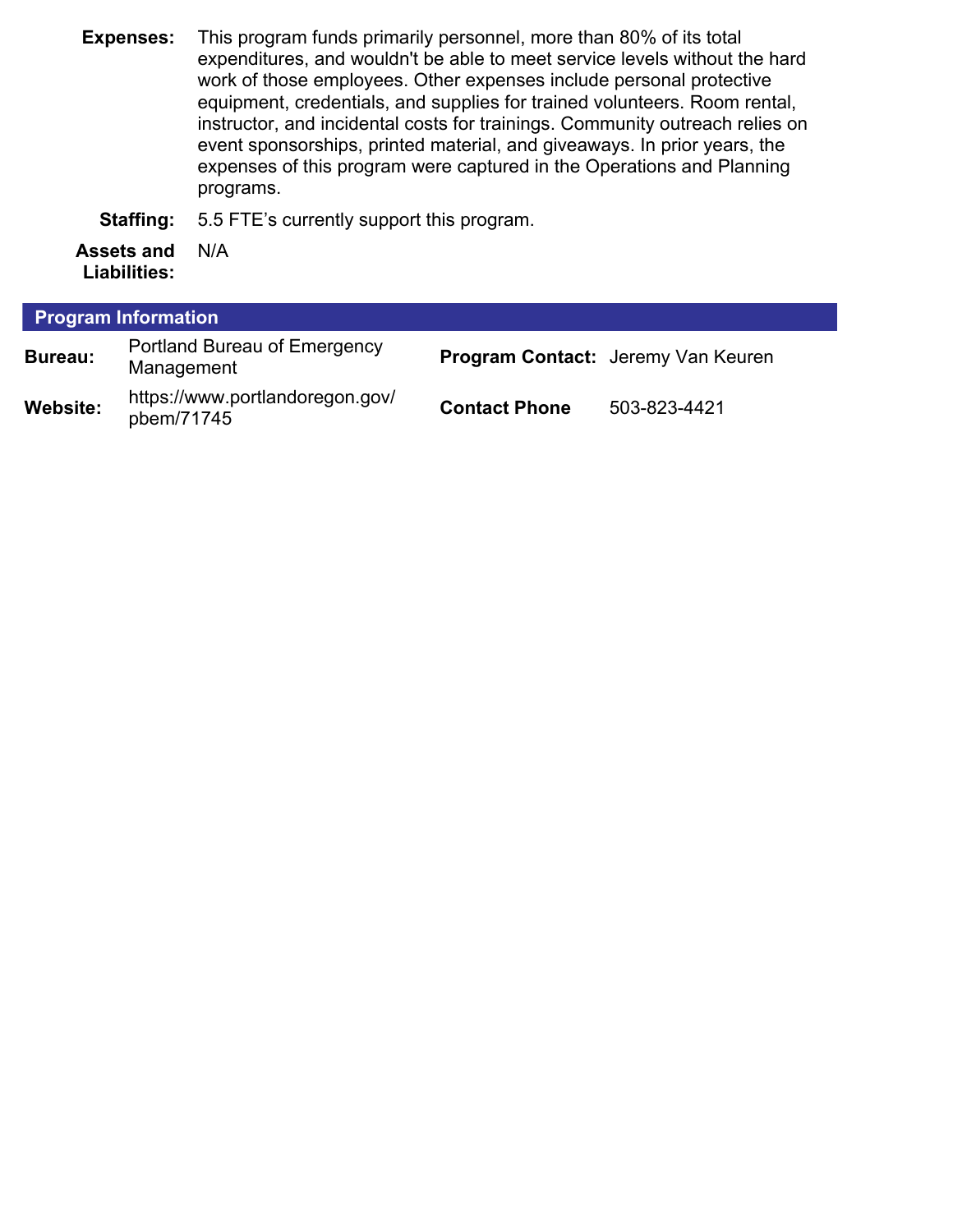# **Emergency Operations**

#### **Program Description & Goals**

The Operations Section is responsible for the City's Emergency Coordination Center (ECC), ensuring that the facility, technology, and equipment is operational and ready for use anytime. The Operations section recruits, trains, and exercises City employees on their post-disaster roles through the ECC responder program. The Operations section coordinates the PBEM Duty Officer program which trains PBEM staff on how to monitor public safety incidents, communicate with elected and appointed staff, coordinate the City's emergency response actions, and fill resource requests. The Operations section also develops written guidelines for the City's emergency response.

All training attendance is tracked. PBEM's performance measure goal of "number of hours completed by students in PBEM classes annually" is 2,000 hours. Training and exercise is planned in multi-year cycles. Some years are more training heavy; in FY 2018-19, PBEM offered 19 classes and exceeded the goal by more than 1,000 hours.

All training evaluations are tracked. Last year, PBEM's training participants who rated PBEM classes as "good" or "excellent" was 93%. In FY 2019-20, PBEM began to solicit evaluations on all exercises.

PBEM has an ECC Responder Recruitment and Training Plan. PBEM has set its own goal to recruit 167 ECC Responders and is about 80% to that goal. In 2018, 28 City staff became ECC Responders, higher than any recent year. On average, ECC Responders have completed twothirds of their required training.

Consistent high evaluation ratings and class attendance indicate PBEM trainings are well-regarded. The uptick in ECC Responder recruitment indicates that increased exposure at City events and targeted recruitment efforts for specific positions has been successful.

| <b>Measure Title</b>                                                                                                     | PM 2017-18<br><b>Actuals</b> | PM 2018-19<br><b>Actuals</b> | PM 2019-20<br>Target | PM 2020-21<br><b>Target</b> | <b>Strategic</b><br><b>Target</b> |
|--------------------------------------------------------------------------------------------------------------------------|------------------------------|------------------------------|----------------------|-----------------------------|-----------------------------------|
| Percentage of completed improvement plan tasks<br>completed within agreed upon timeframe                                 | 72%                          | 100%                         | 75%                  | 75%                         | 75%                               |
| Percentage of participants who rate PBEM classes<br>and exercises as " good" or<br>":excellent":                         | 94%                          | 93%                          | 80%                  | 90%                         | 90%                               |
| Number of participants in a Portland Bureau of<br>Emergency Management class and exercise annually                       | N/A                          | 0                            | 300                  | 300                         | 300                               |
| Number of hours completed by participants in a<br>Portland Bureau of Emergency Management class<br>and exercise annually | N/A                          | 0                            | 2.000                | 2.000                       | 2.000                             |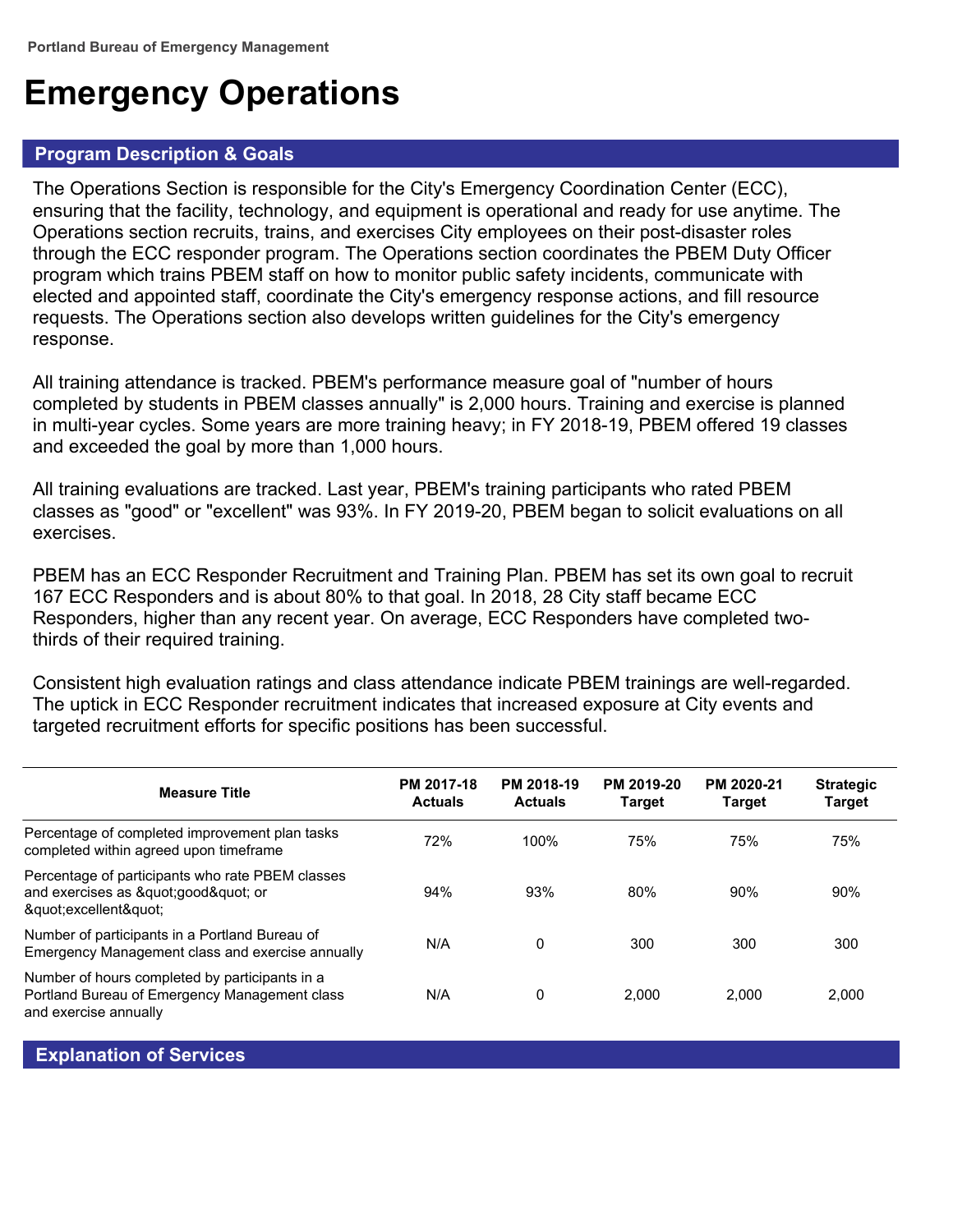The Operations section administers software needed during emergency response. One platform is WebEOC, a crisis information sharing software that allows regional staff to share information with each other. The City has been using WebEOC for over ten years. PBEM initiated an RFP process that will be completed in FY 2019-20 for upgraded crisis information sharing software. The other, called Everbridge, allows PBEM to send emergency alerts to the public and City staff. This section oversees specialized ECC technology and communications such as digital radios and satellite phones.

This section creates written guidelines that describe how the City will respond to incidents. These guidelines are developed through a coordinated process with City staff, County, and regional partner agencies.

This section develops training courses from the content in PBEM's response plans and guidelines. These courses are delivered to PBEM and Citywide staff. This section also simulates disaster exercises where staff can practice hands-on tasks that they would need to accomplish in an emergency.

Finally, this section maintains the Improvement Plan database. The exercises described above reveal weaknesses in the City's plans, training, or equipment. The Improvement Plan database guides PBEM's work plans and process improvement. This program is vitally important to the community because it ensures that Citywide staff have the equipment, training, and processes ready to respond to any emergency incident. The Operations section prepares to coordinate services such as HAZMAT evacuations, water and food distribution, firefighting, urban search and rescue, and law enforcement after major disasters.

#### **Equity Impacts**

Generally, middle class individuals with resources and social connections beyond their neighborhood do not access government-provided resources after minor disasters. These individuals are more likely to have purchased emergency supply kits, have their own vehicles, have the resources to stay in a hotel for a few nights and/or have someone they can stay with. For example, during the Cully HAZMAT evacuation in March 2018 Multnomah County, in partnership with PBEM, provided shelter for 140 people. The primary language of those sheltered was 25% English, 48% Spanish, 21 % Somali, and 6% Maay Maay (a Somali dialect). In the neighborhood the fire was located, census data from 2010 listed the population as 49.4% White, 29.9% Hispanic and 10.1% Black.

In Hurricane Katrina, 71 % of deaths were people over 60. Individuals with limited mobility, who don't speak English, or have a low income are all disproportionally affected by disasters. Cheap housing tends to have higher risk for natural hazards. For example, homes are relatively inexpensive near Johnson Creek in Lents which floods about every five years. Historical exclusionary policies also have a disproportionate impact on those affected by disasters. Redlining often forced African Americans into areas with high natural hazard risk. In Portland, this occurred with the Vanport flood. The houseless community is impacted most frequently in Portland. Minor floods, severe cold or hot weather, and poor air quality impact the unsheltered community before it affects those in homes. The Operations section coordinates with City and County partners to plan for and provide outreach, sheltering and transportation for individuals experiencing homelessness.

Disaster research continues to show that individuals over 60, with disabilities, people of color, and low- income groups are most impacted by disasters. The national and local examples above reinforce this. Therefore, questions related to these groups are included in all PBEM exercises. The trainings present information to participants about disparate impacts and teach attendees skills to address underserved community's emergency response needs. For example, the "Winter is Coming" class is focused almost exclusively on services unhoused and disability communities need during a snowstorm.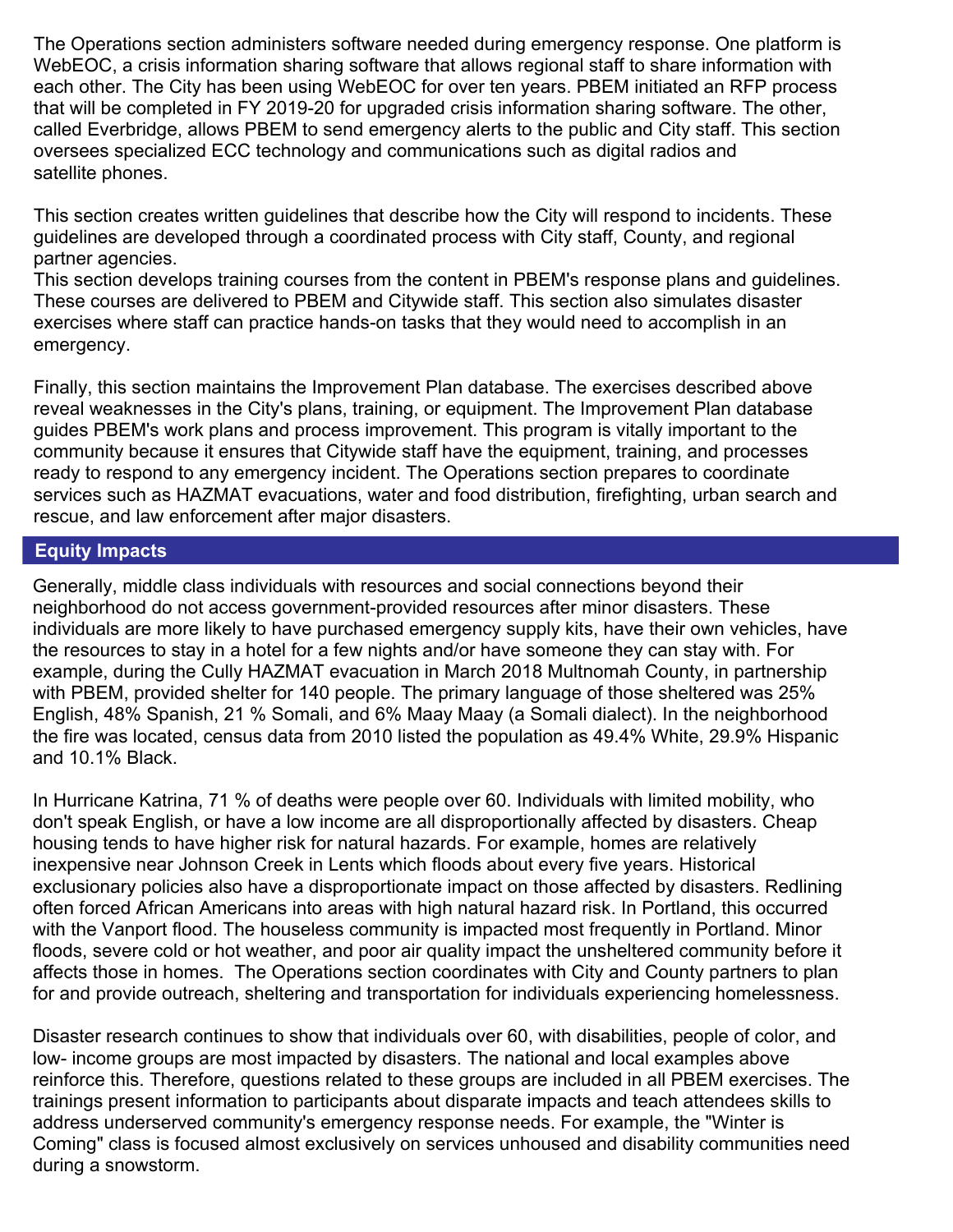#### **Changes to Program**

This program was led by an interim operations manager for a second year, and one of three other operations positions was again vacant. As a result, the section continued to focus on software, equipment, and program maintenance, with a limited ability to advance other operational goals.

This section has been successful in efforts to update the City's crisis management software. Upgraded software will greatly improve communication amongst City of Portland bureaus responding to an emergency and reduce the workload on the software administrator by .25 FTE. This will increase the bureau's capacity to focus on other goals in the future.

## **Program Budget**

|                                        | <b>FY 2017-18 Actuals</b> | <b>2018-19 Actuals</b> | <b>2019-20 Revised</b> | 2020-21<br><b>Requested with</b><br><b>DP</b> |
|----------------------------------------|---------------------------|------------------------|------------------------|-----------------------------------------------|
| <b>Bureau Expense</b>                  |                           |                        |                        |                                               |
| Capital Outlay                         | 0                         | 29,051                 | 35,774                 | 0                                             |
| <b>External Materials and Services</b> | 289,806                   | 485,081                | 558,856                | 286,711                                       |
| Internal Materials and Services        | 492,498                   | 566,670                | 606,790                | 578,601                                       |
| Personnel                              | 500,329                   | 684,762                | 627,456                | 460,816                                       |
| Sum:                                   | 1,282,633                 | 1,765,564              | 1,828,876              | 1,326,128                                     |
|                                        |                           |                        |                        |                                               |
| <b>FTE</b>                             | 6                         | 5                      | 4                      | 4                                             |

| <b>Resources:</b> | This program is supported by General Fund Overhead, General Fund |
|-------------------|------------------------------------------------------------------|
|                   | discretionary, and Federal Grant funding                         |

- **Expenses:** This program funds the majority of the Emergency Coordination Center (ECC) facilities cost, including technology needed during an emergency activation.
- **Staffing:** 4.0 FTE's currently support this program.
- **Assets and Liabilities:** N/A

| <b>Program Information</b> |                                               |                                   |              |
|----------------------------|-----------------------------------------------|-----------------------------------|--------------|
| <b>Bureau:</b>             | Portland Bureau of Emergency<br>Management    | <b>Program Contact: Katy Wolf</b> |              |
| Website:                   | https://www.portlandoregon.gov/<br>pbem/66452 | <b>Contact Phone</b>              | 503-823-3874 |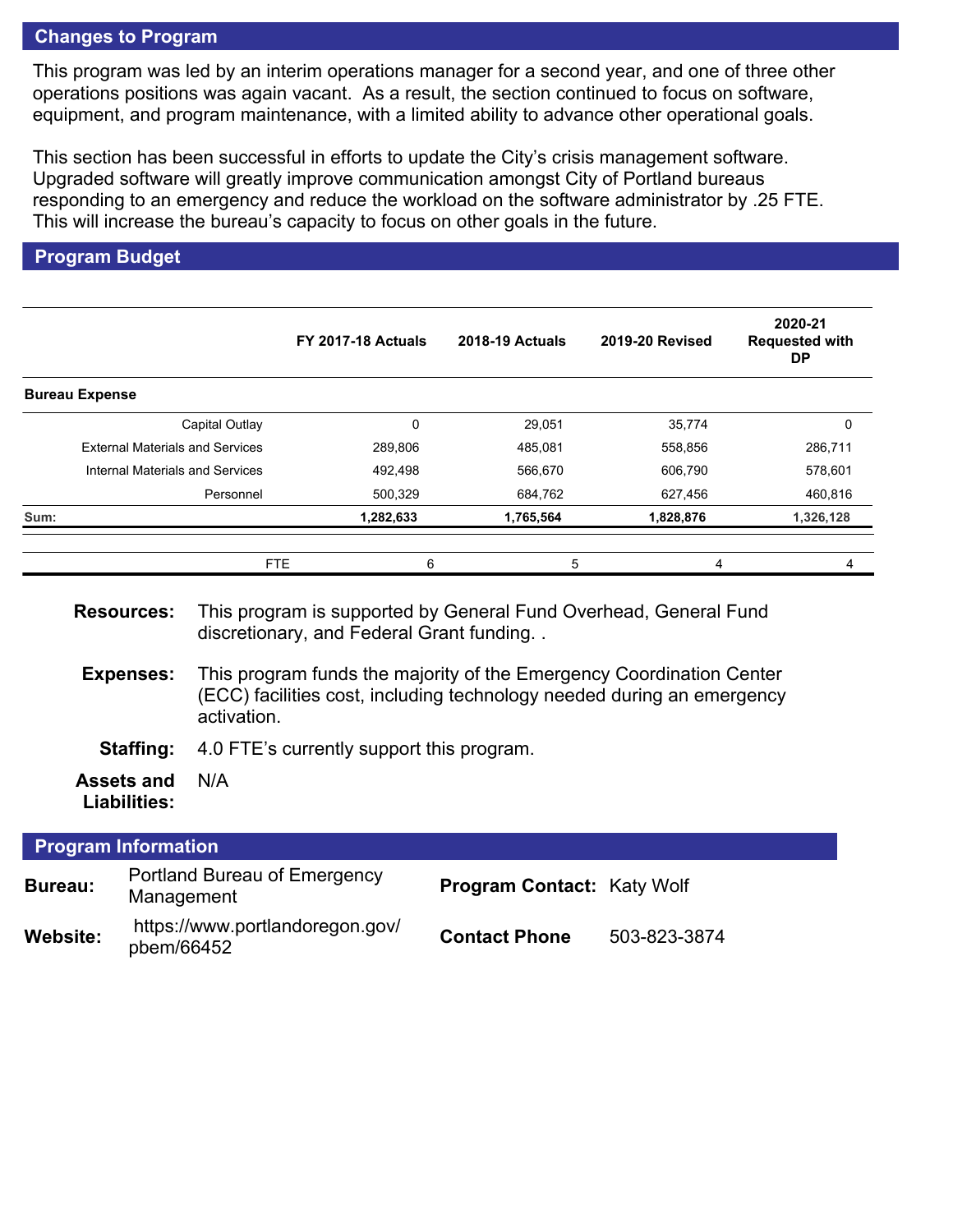# **Planning & Mitigation**

#### **Program Description & Goals**

 PBEM's Planning and Mitigation Program goal is to maintain a complete set of high-quality disaster mitigation, response, and recovery plans. Excellent plans:

- Engage all relevant stakeholders during development
- Are actionable and guide the City's emergency response and recovery actions
- Influence City policies and investments in disaster resilience
- Reflect best professional standards
- Put community needs first
- Address the disparate impacts of disasters on historically underserved communities.

FEMA and the non-profit Emergency Management Accreditation Program provide guidance on what constitutes a complete set of plans. The City's plan library is about 2/3 complete. We support and rely on Multnomah County plans for some functions such as mass sheltering and family reunification.

All plans need to be reviewed and updated every 1 - 5 years to reflect changes in technology, staff, City structures, and the evolving emergency management trends. PBEM has two performance measures for Planning; the number of plans that are up-to-date, and the number of bureaus with adequate COOP plans. The performance trend for bureaus with adequate COOP plans is positive and is expected to continue in that direction, because PBEM now has a permanent staff person who can dedicate 50% of their time to City COOP planning.

The trend for plans that are up-to-date has been declining steadily. As the number of plans increases, the amount of time needed to keep them up to date also increases. And increased awareness of hazards, especially earthquake, has also increased the demand for policies to mitigate risks; policy work is led by the same staff. The effect is that PBEM now has 23 staff but only 2 full-time planners. In contrast, Multnomah County Emergency Management has 11 staff and 4 full-time planners.

| <b>Measure Title</b>                                                                   | PM 2017-18<br><b>Actuals</b> | PM 2018-19<br><b>Actuals</b> | PM 2019-20<br>Target | PM 2020-21<br>Tarɑet | <b>Strategic</b><br><b>Target</b> |
|----------------------------------------------------------------------------------------|------------------------------|------------------------------|----------------------|----------------------|-----------------------------------|
| Percentage of PBEM plans that are up-to-date<br>according to their published standards | 62%                          | 58%                          | 70%                  | 70%                  | 90%                               |
| Percentage of bureaus with updated COOP plan that<br>meet established standard         | 81%                          | 66%                          | 75%                  | 75%                  | 95%                               |

**Explanation of Services**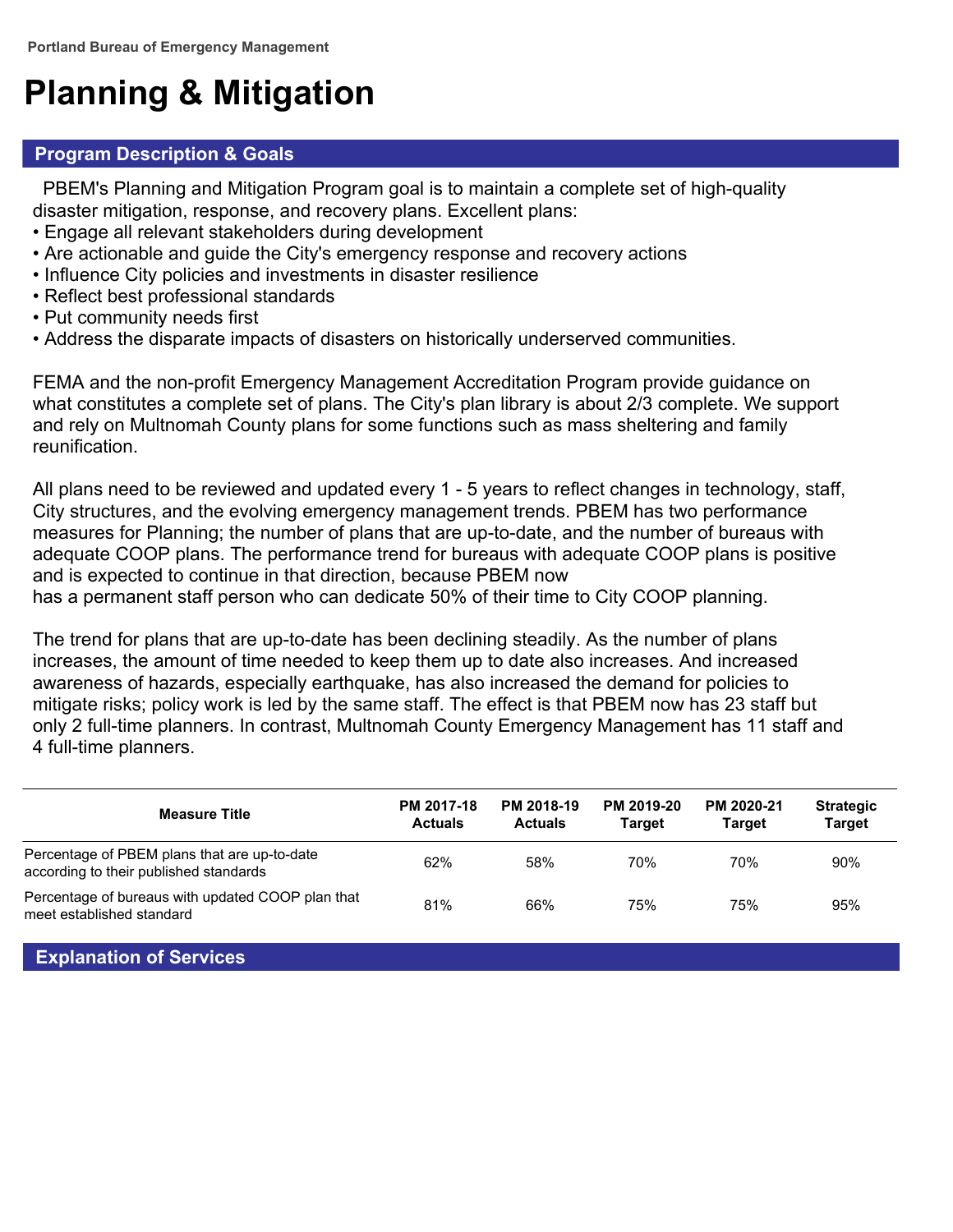There is an approximately 26% likelihood of a major earthquake in Portland in the next 50 years. The city has made great strides in the past decade towards strengthening infrastructure and preparing to respond to this event. However, we still have much work to do. Likewise, events in other states remind us that the risks of wildland fires that impact urban areas, flooding, and landslides are significant and increasing as our climate changes. And finally, the increase in Portland's unhoused population puts more and more people at risk, because unsheltered individuals are highly exposed during severe weather, bad air days, and urban flooding.

Portland can reduce the impact of disasters by developing plans to mitigate, respond to, and recover from them. PBEM's Planning and Mitigation Program leads the disaster planning process for the City. It convenes stakeholders from other bureaus and partner agencies such as Multnomah County, the Oregon Department of Transportation, and Multnomah County Drainage District.

Together, we develop emergency response plans and identify strategies to reduce our risk over time - through targeted infrastructure investments, internal policies and practices to reduce risk, and plans to continue our essential services even following disruptive events. Each plan process takes 6 -18 months and results in a comprehensive written document that is reviewed and approved by the City's Disaster Policy Council. The plans are shared with response partners. The plan process itself also supports a culture of resilience and strengthens working relationships among participating bureaus and agencies. It creates a greater awareness of the interdependence of infrastructure and social service systems, and builds relationships amongst participants who will work together in a disaster.

#### **Equity Impacts**

Almost all US cities maintain a set of emergency plans. PBEM seeks to be a leader in planning well for communities of color, immigrants, houseless individuals, and people with disabilities, who are historically impacted first and worst in any disaster. PBEM sought out an ADA audit of its plans two years ago, and has incorporated recommendations from that audit in each plan as it is updated. PBEM has increasingly incorporated demographic data into mitigation and response plans, and provided its planners with training on equity strategies. PBEM's Community Resilience Program has also made significant strides in engaging communities of color and immigrant communities, and has partnered with several community organizations to advance that work. The Community Resilience and Planning Programs meet regularly so that the planners can incorporate information from the community outreach program.

Under-investment in the Planning Program means the City will not have a complete library of up-todate mitigation, response, and recovery plans. When that is the case, residents who have relatively abundant personal resources to rely on - insurance, savings accounts, food and disaster supplies, new or retrofitted homes, strong physical abilities - may still fare adequately in a disaster. Underserved communities will fall even farther behind.

#### **Changes to Program**

Oregonians are increasingly aware of the risks posed by both earthquakes and climate change. The demand for expertise in disaster response and mitigation planning has grown. Other City bureaus and partner agencies rely on PBEM to advise and coordinate this work, and there is a growing interest in addressing policy issues related to disaster risk. PBEM's library of plans has also grown. As a result, this section struggled to keep existing plans up to date, be a strong partner to other bureaus, and deliver on goals related to unreinforced masonry buildings, critical energy infrastructure hub, and other policy issues. More planning staff are need to meet expectations for this section.

#### **Program Budget**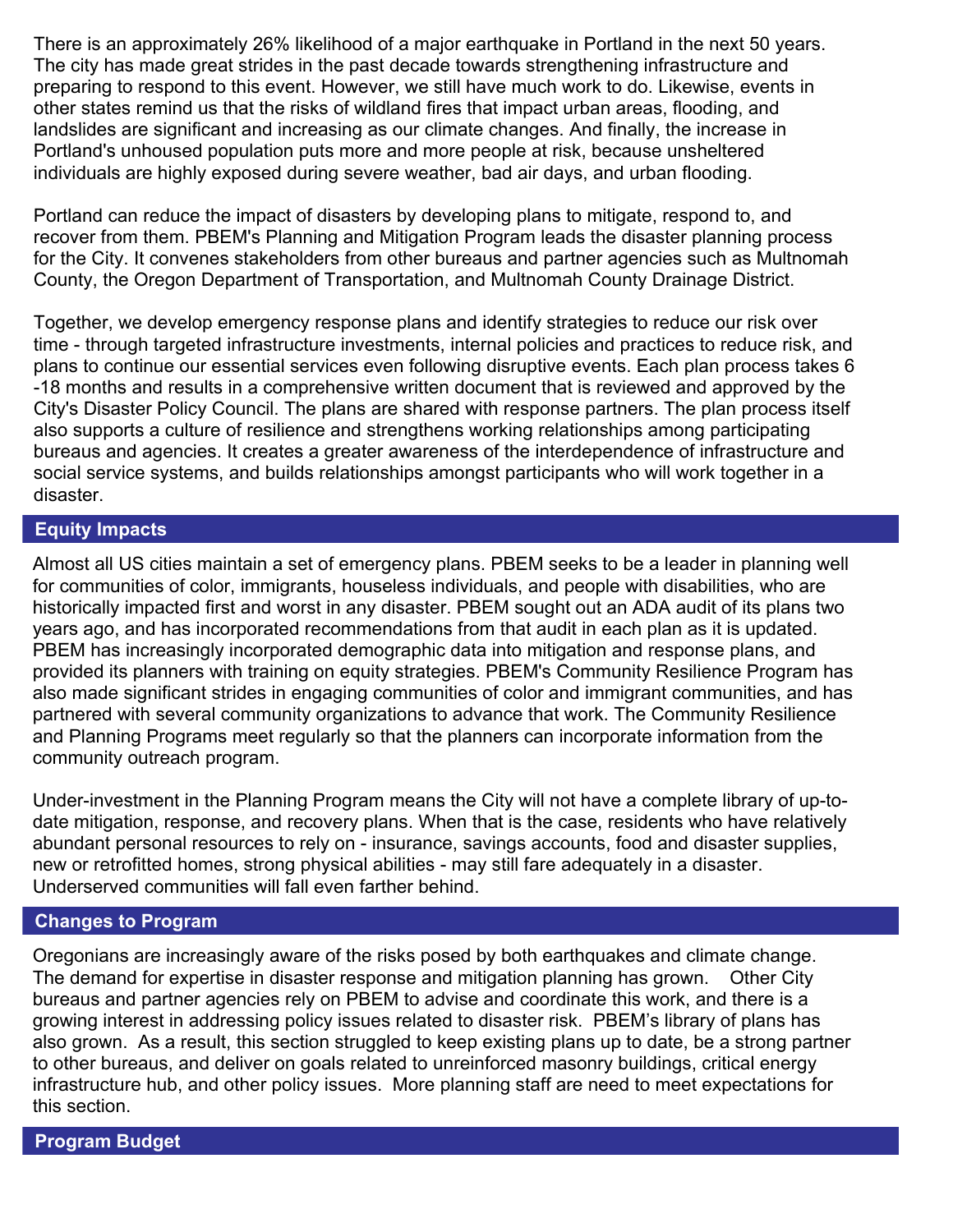|                                        |                                                                                                                             | <b>FY 2017-18 Actuals</b>                                           | <b>2018-19 Actuals</b> | <b>2019-20 Revised</b> | 2020-21<br><b>Requested with</b><br><b>DP</b> |
|----------------------------------------|-----------------------------------------------------------------------------------------------------------------------------|---------------------------------------------------------------------|------------------------|------------------------|-----------------------------------------------|
| <b>Bureau Expense</b>                  |                                                                                                                             |                                                                     |                        |                        |                                               |
| <b>External Materials and Services</b> |                                                                                                                             | 186,594                                                             | 172,741                | 305,725                | 98,668                                        |
| Internal Materials and Services        |                                                                                                                             | 10,238                                                              | 8,909                  | 1.101                  | 2,247                                         |
|                                        | Personnel                                                                                                                   | 405,952                                                             | 459,775                | 272,042                | 404,545                                       |
| Sum:                                   |                                                                                                                             | 602,785                                                             | 641,425                | 578,868                | 505,460                                       |
|                                        | <b>FTE</b>                                                                                                                  | 3                                                                   | 2.5                    | 2.5                    | 2.5                                           |
| <b>Resources:</b>                      | discretionary.                                                                                                              | This program is supported by General Fund Overhead and General Fund |                        |                        |                                               |
| <b>Expenses:</b>                       | This program primarily funds personnel and external materials and services<br>costs for planning and mitigation activities. |                                                                     |                        |                        |                                               |
| <b>Staffing:</b>                       |                                                                                                                             | 2.5 FTE's currently support this program.                           |                        |                        |                                               |
| Assets and<br>Liabilities:             | N/A                                                                                                                         |                                                                     |                        |                        |                                               |
| <b>Program Information</b>             |                                                                                                                             |                                                                     |                        |                        |                                               |

| <b>Bureau:</b> | Portland Bureau of Emergency<br>Management |                      | <b>Program Contact:</b> Jonna Papaefthimiou |
|----------------|--------------------------------------------|----------------------|---------------------------------------------|
| Website:       |                                            | <b>Contact Phone</b> | 503-823-3809                                |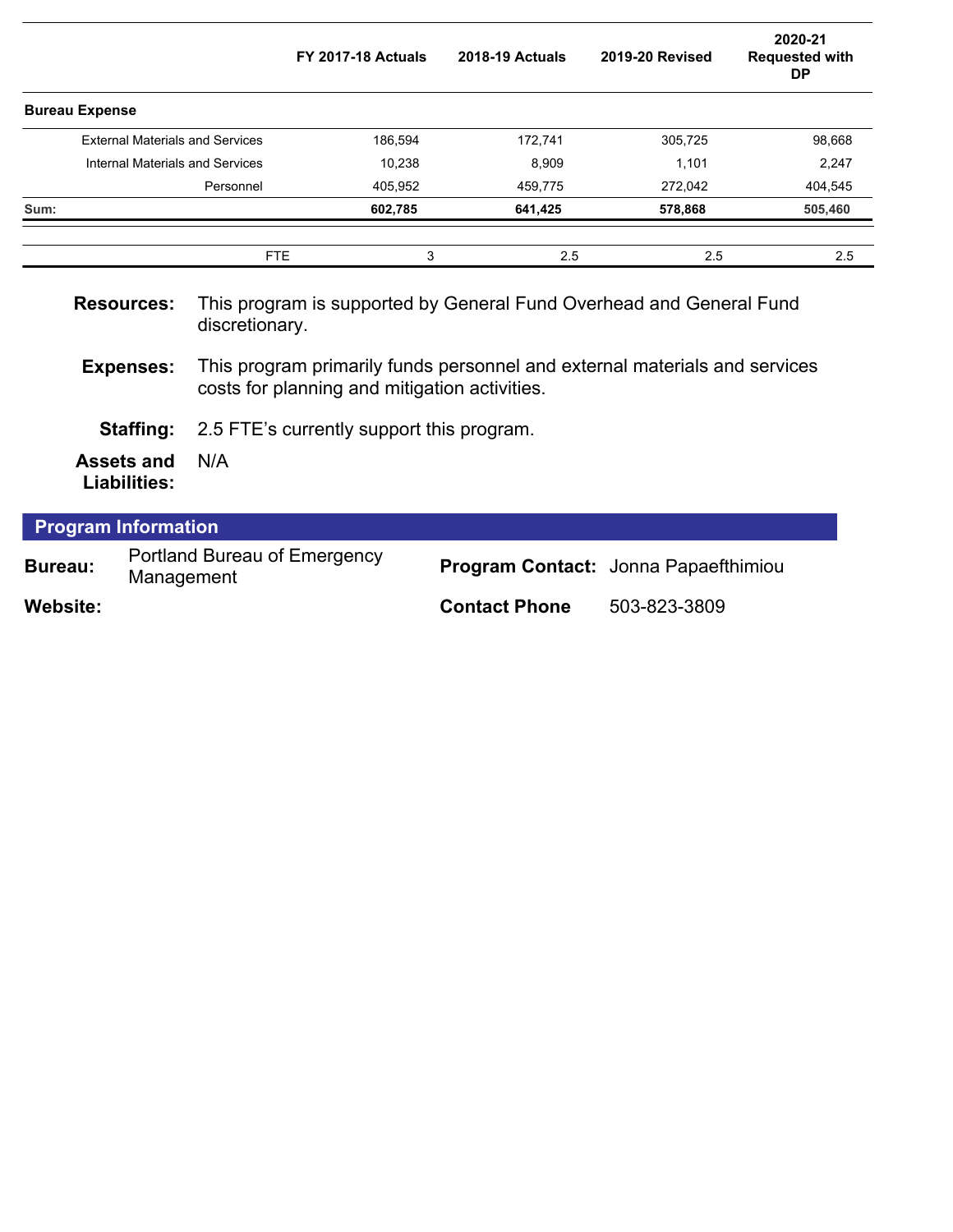# **Regional Disaster Preparedness Organization**

#### **Program Description & Goals**

The Regional Disaster Preparedness Organization (RDPO) is a partnership of government agencies, private companies, and non-profit organizations in the Portland Metropolitan Region (PMR) working together to build the region's resilience. The organization develops and Maintains coordinated regional all-hazards disaster capabilities through planning, training and exercising, and investments in technology and specialized equipment. The PMR region encompasses Clackamas, Columbia, Multnomah and Washington Counties in Oregon, and Clark County in Washington.

The RDPO work is coordinated through a structure of committees and work groups, including Policy, Steering and Program Committees, discipline-specific work groups and other subgroups. For more information on RDPO, our Strategic Plan is posted on our website @ RDPO.net.

The City of Portland is an RDPO contributing member, with many Bureaus, including PBEM, Fire, Water, and Environmental Services, along with a City Council representative, participating in the organization's strategic and program planning processes, project design and implementation, and federal and state advocacy through one or more of the RDPO committees or workgroups. The City benefits from the RDPO's regional plan development, investments in specialized equipment and technology, and training and exercises that build disaster response capacities among first responders, managers and executives, elected officials, communities, etc. The RDPO serves as a critical platform for the City to engage in regional preparedness coordination, which acknowledges regional interdependencies and the reality that disasters do not respect jurisdictional boundaries. Many PBEM staff lead, contribute to e RDPO projects and many of PBEM's programs benefit from RDPO's resources.

PBEM is the RDPO fiscal agent for administering the federal Urban Area Security Initiative grants and local member contributions. A memorandum of understanding (MOU) between RDPO and PBEM outlines roles and responsibilities of parties. Given that the UASI grants are on a reimbursement basis, Portland has the financial resource capacity to serve as the RDPO's fiscal agent, for which its governing body is grateful.

Over the next few years, the RDPO is working towards these seven strategic goals:

• Goal 1: Strengthen and sustain regional disaster preparedness coordination, collaboration, and governance.

• Goal 2: Enhance and maintain regional intelligence and information sharing, interdiction, disruption, and detection capabilities to help prevent and/or mitigate terrorism events, including cybersecurity, and other threats.

- Goal 3: Enhance the resilience of the region's critical infrastructure systems and facilities.
- Goal 4: Enhance the region's ability to identify and understand local risks, educate and better prepare the public to manage those risks, and foster long-term community well-being.
- Goal 5: Build and maintain regional response capabilities necessary to save lives, meet basic human needs, and protect property and the environment during an emergency or disaster.

• Goal 6: Build and maintain core capabilities necessary to assist affected communities, as well as the region, to recover effectively from major emergencies and disasters.

• Goal 7: Enhance and maintain regional capabilities to prepare and deliver coordinated, prompt, reliable and actionable information to the whole community before, during and after disasters.

The RDPO will spend 2020 developing its 2022 – 2027 strategic plan.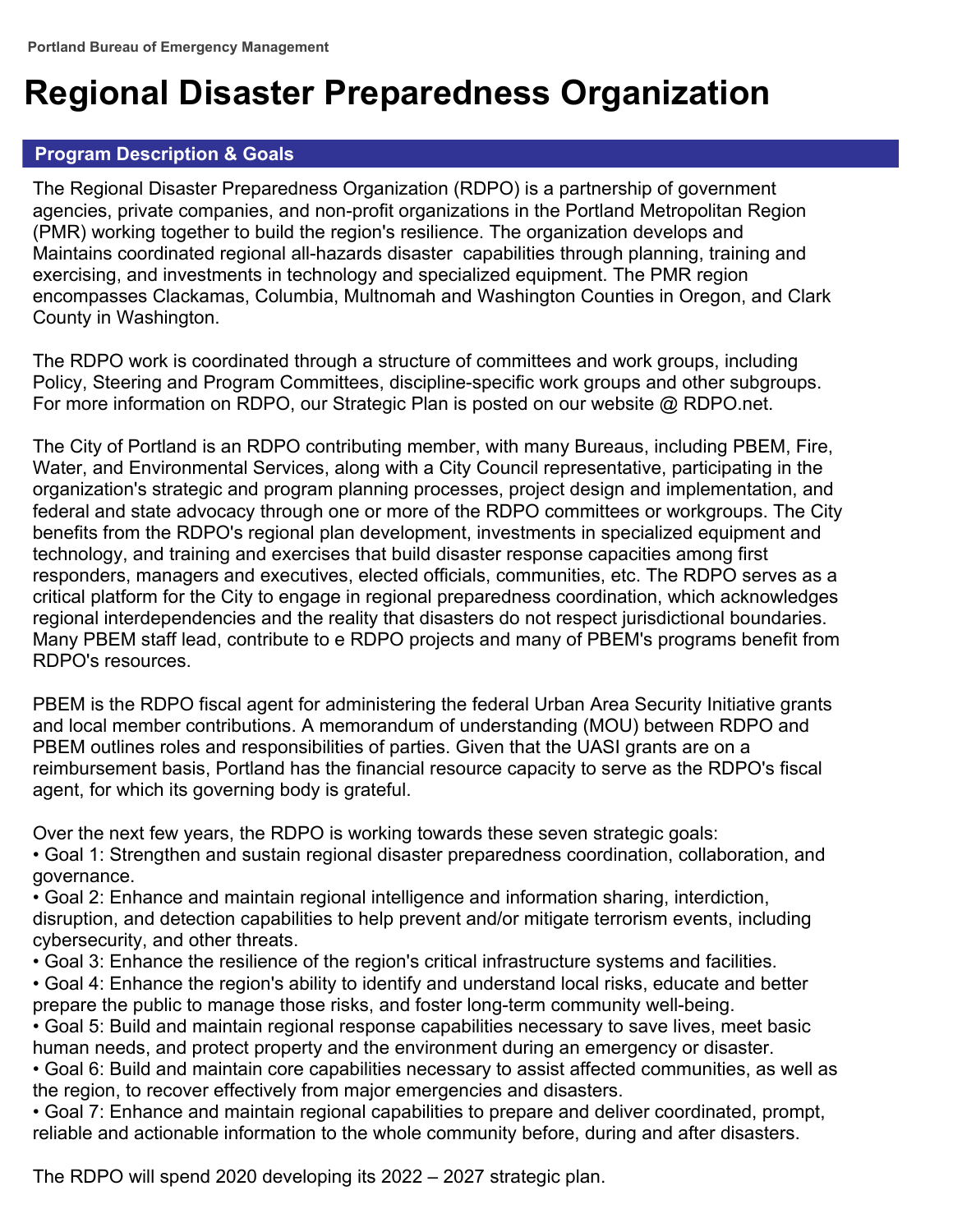| <b>Measure Title</b>                                                                                                    | PM 2017-18     | PM 2018-19     | PM 2019-20 | PM 2020-21 | <b>Strategic</b> |
|-------------------------------------------------------------------------------------------------------------------------|----------------|----------------|------------|------------|------------------|
|                                                                                                                         | <b>Actuals</b> | <b>Actuals</b> | Target     | Tarɑet     | <b>Target</b>    |
| Percentage of the Regional Disaster Preparedness<br>Organization's strategic plan objectives achieved or in<br>progress | N/A            |                | 95%        | 95%        | 95%              |

#### **Explanation of Services**

The RDPO is a membership organization and reaches the public, including the Portland population, through projects partners implement with UASI and locally contributed funds. Some Portland constituents have informally contributed feedback to RDPO staff that the existence of a regional collaborative disaster preparedness organization has made them feel reassured that the City is thinking and planning on a level beyond just the city for such things as catastrophic earthquakes.

The robust participation of its partners' elected leaders and staff from across the region at all levels of the RDPO in regional strategic projects that build desired capabilities is a testament to the organization's importance and value. The Portland metropolitan region has many interdependencies, such as critical infrastructure such as the CEI hub or transportation systems, and natural disasters do not respect jurisdictional boundaries. Predicted catastrophic events will exceed local jurisdiction's capacity to respond. Therefore, a regional collaborative organization like the RDPO makes strategic sense. It enables partners to share a common understanding and vision for disaster preparedness. It allows governments to develop and maintain capabilities that can be shared across the region. At a time when resources for this kind of work are becoming scarcer, the RDPO enables partners to wisely and efficiently use available funding.

The RDPO Strategic Plan encompasses several priority areas, including advancing equity and planning for high/critical impact events, such as earthquakes.

#### **Equity Impacts**

RDPO has overarching strategic principles in its Strategic Plan that express a commitment to advance equity efforts in the region. These principles are: ensure equity and fairness in adopting regional policies and making investments; and use a whole community approach, considering and integrating all stakeholder groups perspectives. The RDPO has completed an assessment across the region to understand the pre- and post-disaster needs of people with disabilities and others with access and functional needs (DAFN); the RDPO and its partners are working to and apply those recommendations in program development. RDPO projects like the Just in Time Videos that will train people how to support shelters and disaster resource centers emphasizing a trauma-informed, multi-cultural approach. Other projects with strong equity components include the Multi-Lingual Communications project, LISTOS preparedness training and the Regional Recovery Planning Framework, Urban Wildfire Interface and many other projects demonstrate the application of equity principles that address the needs of vulnerable and under-served populations. The RDPO will be developing social vulnerability tools in the next two years that will continue to enhance our region and its partners abilities to refine our equity strategies and program investments.

The RDPO Program Committee has committed to add an Equity Advisor position. This position will support and guide deliberations with an equity perspective. The program committee makes program development and investment recommendations. Project proposals are evaluated with a weighted equity lens and will continue to develop and strengthen the equity criteria for proposals in the next proposal development phase.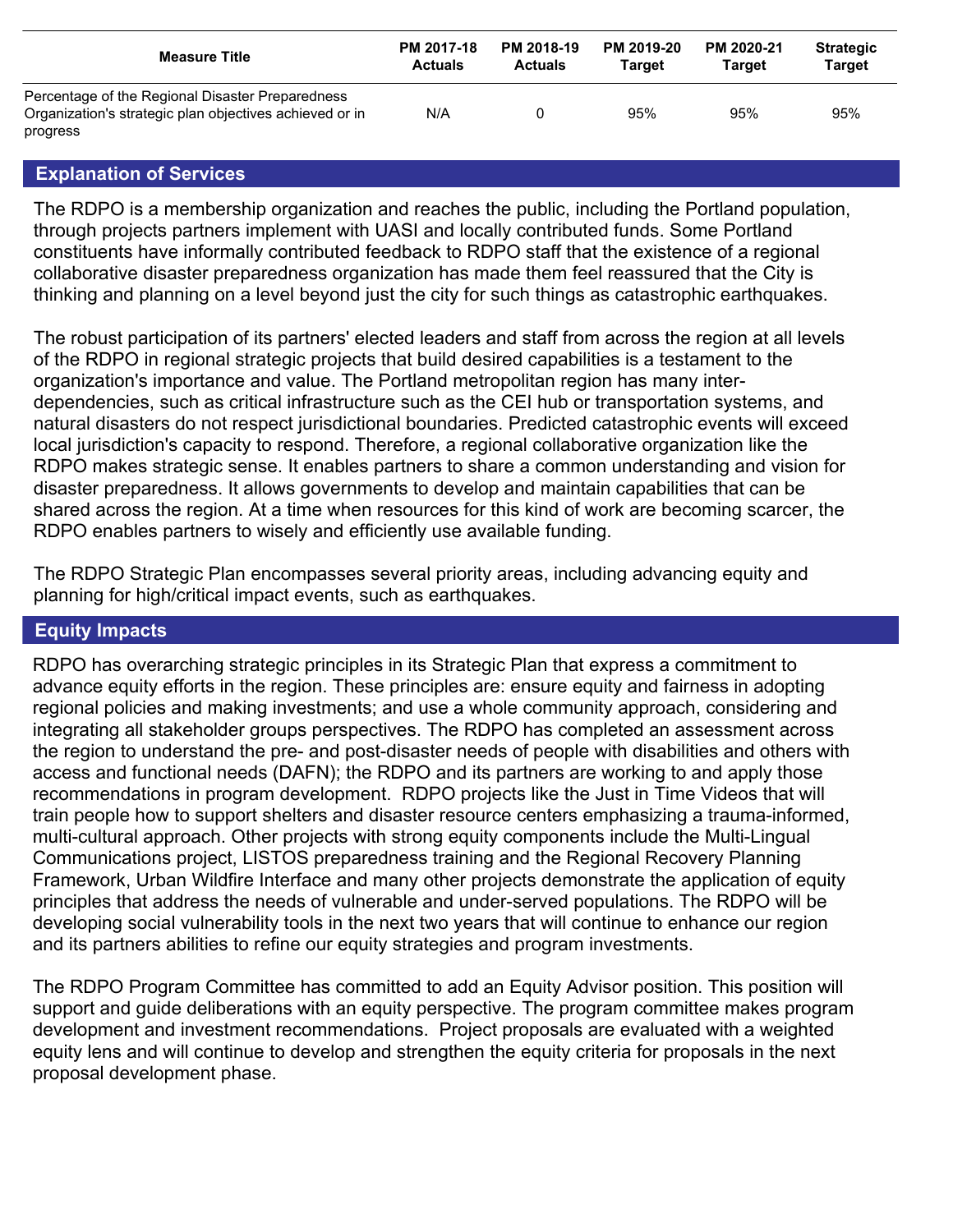#### **Changes to Program**

The RDPO Program and work plan are annually updated through a process called the Projects Pipeline. RDPO partners propose projects to develop RDPO program activities. In FY 2019-20, RDPO created a new, limited-duration 1.00 FTE position and hired the RDPO Logistics Program Coordinator. This position is assigned a robust workplan of disaster resource management, logistics, and supply-chain projects under the RDPO's Resource Management Sub-Committee. That committee is seeking to secure two years of additional UASI funding to extend the position beyond its current funding, which expires in early 2022. In January 2020, the RDPO Steering Committee authorized the RDPO Managing Director/PBEM Manager I to create a new 1.0 FTE, limited duration Administrative Specialist II position supported by UASI grant funds.

In FY 2019-20, PBEM strengthened our fiscal compliance practices by implementing federal requirements in 2 CFR 200 to conduct risk assessments of our fiscal partners and base our compliance monitoring activities on the resulting analyses. In FY 2020-21, PBEM will conduct onsite monitoring with all grant recipients that will confirm our awardees administrative capabilities or identify and implement compliance strategies to ensure fiscal and administrative accountability.

# **Program Budget**

|                                        | <b>FY 2017-18 Actuals</b> | <b>2018-19 Actuals</b> | <b>2019-20 Revised</b> | 2020-21<br><b>Requested with</b><br><b>DP</b> |
|----------------------------------------|---------------------------|------------------------|------------------------|-----------------------------------------------|
| <b>Bureau Expense</b>                  |                           |                        |                        |                                               |
| <b>External Materials and Services</b> | 193,816                   | 96,509                 | 2,822,014              | 1,935,642                                     |
| Internal Materials and Services        | 16,907                    | 12,453                 | 13,899                 | 9,967                                         |
| Personnel                              | 162,230                   | 242,098                | 801,243                | 884,254                                       |
| Sum:                                   | 372,952                   | 351,060                | 3,637,156              | 2,829,863                                     |
|                                        |                           |                        |                        |                                               |
| <b>FTE</b>                             |                           | 5.6                    | 5                      | 5.5                                           |

**Resources:** This program is supported by regional partners, general fund discretionary, and federal grant revenue. Without the Urban Area Security Initiative (UASI) grant, this program would not be able to meet its current service levels.

- **Expenses:** This program funds the UASI grants and related projects prioritized by the RDPO. This program may often come in under budget, as UASI is a multiyear grant, where sub-recipients may spend any time during the grant period. Therefore, the entire amount of the sub-awards are budgeted, though they may not be spent.
- **Staffing:** This program currently supports 5.5 FTE. As of January 2020, two positions are vacant. Due to grant funding, 4.5 FTE are limited term. Therefore, this program may experience higher rates of turnover as staff seek more secured positions

| <b>Assets and</b> | N/A |
|-------------------|-----|
| Liabilities:      |     |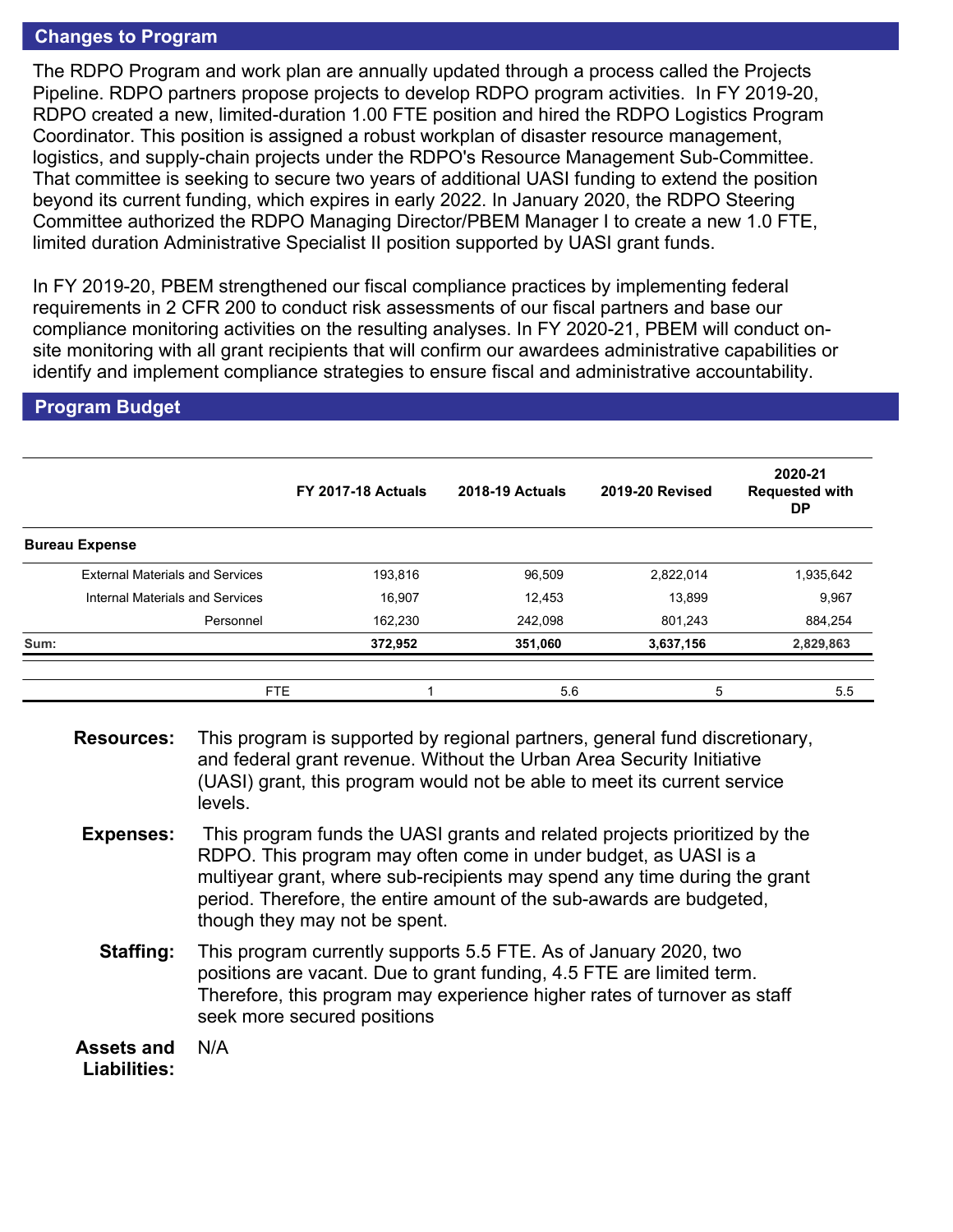|                | <b>Program Information</b>                                                                                        |                                        |              |
|----------------|-------------------------------------------------------------------------------------------------------------------|----------------------------------------|--------------|
| <b>Bureau:</b> | Portland Bureau of Emergency<br>Management                                                                        | <b>Program Contact: Denise Barrett</b> |              |
| Website:       | RDPO website: https://rdpo.net/<br>https://drive.google.com/file/d/<br>1CHPSPDoXRVMbos3qdHbe0AM<br>yEu2qXGNd/view | <b>Contact Phone</b>                   | 503-823-5386 |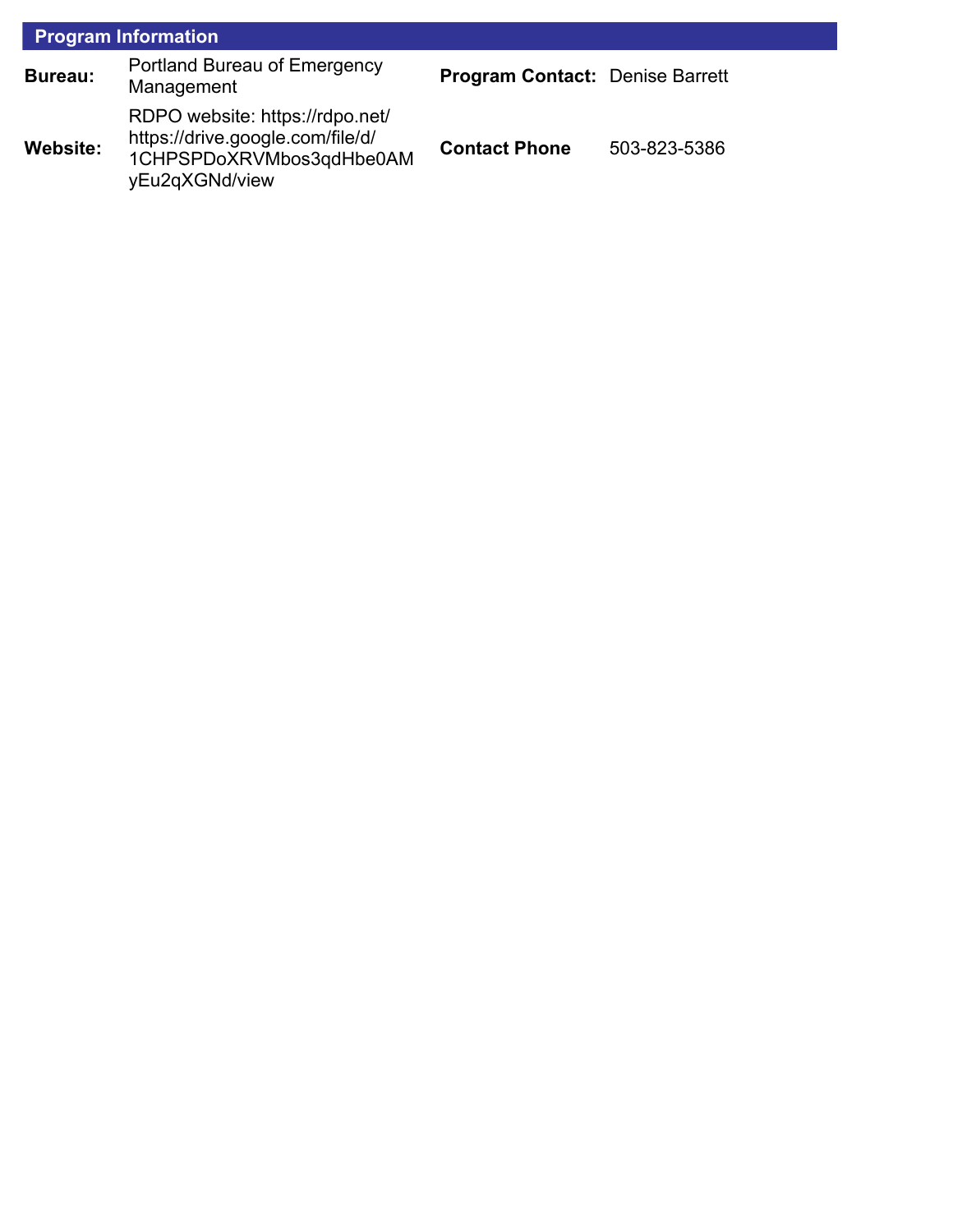|                 | uowoncuci                                               |
|-----------------|---------------------------------------------------------|
| ity of Portland | Emergency M                                             |
|                 | <b>Honee</b><br> <br>อิ<br> <br>⋚<br>$\frac{1}{2}$<br>Ξ |

PM1. Report for FY 2020-21 Requested Budget

Run Date & Time

Wednesday, January 29, 2020

1:57:55 PM

**OUTCOME MEASURES** 

| UI COME MEASURES      |                                                                                                                         |     |                       |                         |                              |                             |                                  |                      |                            |
|-----------------------|-------------------------------------------------------------------------------------------------------------------------|-----|-----------------------|-------------------------|------------------------------|-----------------------------|----------------------------------|----------------------|----------------------------|
|                       | Performance Measure                                                                                                     | KPM | FY 2016-17<br>Actuals | FY 2017-18<br>Actuals   | FY 2018-19<br><b>Actuals</b> | FY 2019-20<br>Target        | <b>YTD Actuals</b><br>FY 2019-20 | FY 2020-21<br>Target | <b>Strategic</b><br>Target |
| EM_0030               | Percentage of completed improvement plan tasks<br>completed within agreed upon timeframe                                |     | 94%                   | 72%                     | 100%                         | 75%                         | $\circ$                          | 75%                  | 75%                        |
| EM_0040               | Percentage of neighborhoods with active NET<br>teams.                                                                   |     | 71%                   | 82%                     | 89%                          | 85%                         | $\circ$                          | 90%                  | 95%                        |
| EM 0041               | Percentage of participants who rate PBEM classes<br>and exercises as "good" or<br>& quot : excellent& quot              |     | 85%                   | 94%                     | 93%                          | 80%                         | $\circ$                          | 90%                  | 90%                        |
| EM_0043               | Number of participants in a Portland Bureau of<br>Emergency Management class and exercise<br>vllenune                   |     | $\frac{4}{2}$         | $\stackrel{\leq}{\geq}$ | $\circ$                      | 300                         |                                  | 300                  | 300                        |
| EM_0016               | Percentage of bureau strategic plan objectives<br>achieved or in progress                                               |     | 90%                   | 75%                     | 89%                          | 90%                         | $\circ$                          | 90%                  | 90%                        |
| EM_0039               | Percentage of bureaus with updated COOP plan<br>that meet established standard                                          |     | 100%                  | 81%                     | 66%                          | 75%                         | $\circ$                          | 75%                  | 95%                        |
| EM_0042               | % of NET volunteers that remain active in the<br>program annually                                                       |     | $\frac{4}{2}$         | 96%                     | 99%                          | 95%                         | $\circ$                          | 90%                  | 95%                        |
| EM_0045               | Percentage of the Regional Disaster Preparedness<br>Organization's strategic plan objectives achieved<br>or in progress |     | $\frac{1}{2}$         | $\frac{1}{2}$           | $\circ$                      | 95%                         |                                  | 95%                  | 95%                        |
| <b>UTPUT MEASURES</b> |                                                                                                                         |     |                       |                         |                              |                             |                                  |                      |                            |
|                       | Performance Measure                                                                                                     | KPM | FY 2016-17<br>Actuals | FY 2017-18<br>Actuals   | FY 2018-19<br>Actuals        | FY 2019-20<br><b>Target</b> | <b>YTD Actuals</b><br>FY 2019-20 | FY 2020-21<br>Target | <b>Strategic</b><br>Target |
| CA ACCO               | <b>D</b> 14.11 A                                                                                                        |     | <b>SAS</b>            | coco                    | o oo                         | C COL                       | ¢                                | r nn                 | C COL                      |

# $\vec{0}$

| Performance Measure                              | KPM | FY 2016-17<br>Actuals | <b>FY 2017-18</b><br>Actuals | FY 2018-19<br>Actuals | FY 2019-20<br>Target | FY 2019-20<br>YTD Actuals | FY 2020-21<br>Target | Strategic<br>Target |
|--------------------------------------------------|-----|-----------------------|------------------------------|-----------------------|----------------------|---------------------------|----------------------|---------------------|
| EM_0038 Number of new PublicAlerts registrations |     | 1,678                 | 6,228                        | 2,698                 | 5,000                |                           | 5,000                | 5,000               |
| EM_0046 NET Program Diversity                    |     | ≶                     | $\stackrel{\triangle}{\geq}$ |                       | 33%                  |                           | 20%                  | 33%                 |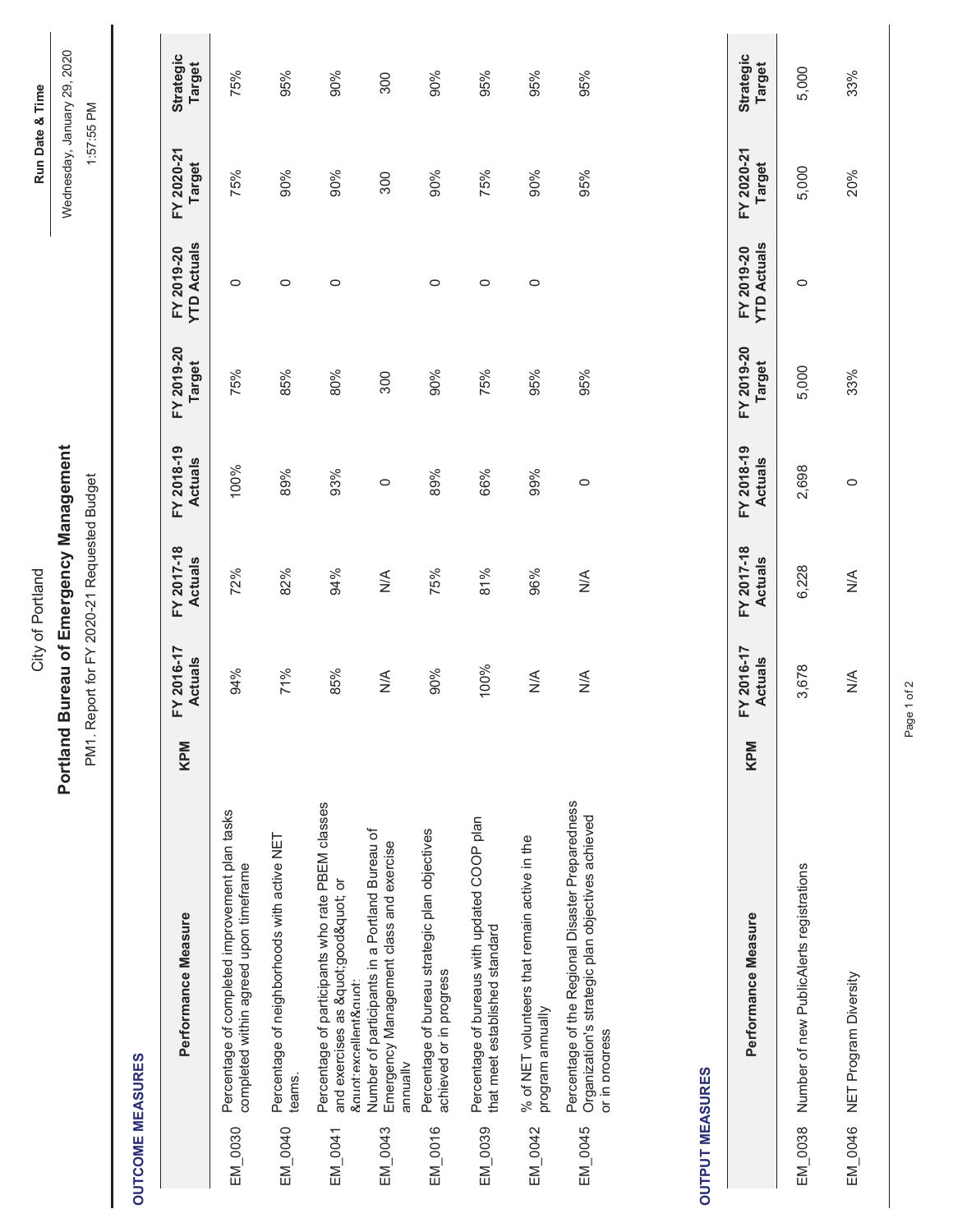|                          |                                                                                                                          |     |                              | City of Portland                                                                       |                              |                             |                                  | Run Date & Time                           |                            |
|--------------------------|--------------------------------------------------------------------------------------------------------------------------|-----|------------------------------|----------------------------------------------------------------------------------------|------------------------------|-----------------------------|----------------------------------|-------------------------------------------|----------------------------|
|                          |                                                                                                                          |     |                              | Portland Bureau of Emergency Management<br>PM1. Report for FY 2020-21 Requested Budget |                              |                             |                                  | Wednesday, January 29, 2020<br>1:57:55 PM |                            |
|                          | EM_0047 Outreach to historically underserved communities                                                                 |     | $\frac{4}{5}$                | $\stackrel{\leq}{\geq}$                                                                | $\circ$                      | 45%                         |                                  | 45%                                       | 65%                        |
| EM 0048                  | BEECN Program Deployment Readiness Index                                                                                 |     | $\frac{1}{2}$                | $\stackrel{\leq}{\geq}$                                                                | $\circ$                      | 22%                         |                                  | 50%                                       | 80%                        |
|                          |                                                                                                                          |     |                              |                                                                                        |                              |                             |                                  |                                           |                            |
| <b>WORKLOAD MEASURES</b> |                                                                                                                          |     |                              |                                                                                        |                              |                             |                                  |                                           |                            |
|                          | Performance Measure                                                                                                      | KPM | FY 2016-17<br><b>Actuals</b> | FY 2017-18<br>Actuals                                                                  | FY 2018-19<br><b>Actuals</b> | FY 2019-20<br><b>Target</b> | <b>YTD Actuals</b><br>FY 2019-20 | FY 2020-21<br>Target                      | <b>Strategic</b><br>Target |
| EM_0036                  | Percentage of PBEM plans that are up-to-date<br>according to their published standards                                   |     | 79%                          | 62%                                                                                    | 58%                          | 70%                         | $\circ$                          | 70%                                       | 90%                        |
| EM_0044                  | Portland Bureau of Emergency Management class<br>Number of hours completed by participants in a<br>and exercise annually |     | $\frac{4}{2}$                | $\stackrel{\leq}{\geq}$                                                                | 0                            | 2,000                       |                                  | 2,000                                     | 2,000                      |
| EM_0020                  | Number of new Neighborhood Emergency Team<br>volunteers trained per year                                                 |     | 511                          | 501                                                                                    | 344                          | 500                         | $\circ$                          | 350                                       | 350                        |
|                          | EM_0037 Number of active NET Teams                                                                                       |     | 20                           | $\infty$                                                                               | 87                           | 80                          | $\circ$                          | 90                                        | $\overline{0}$             |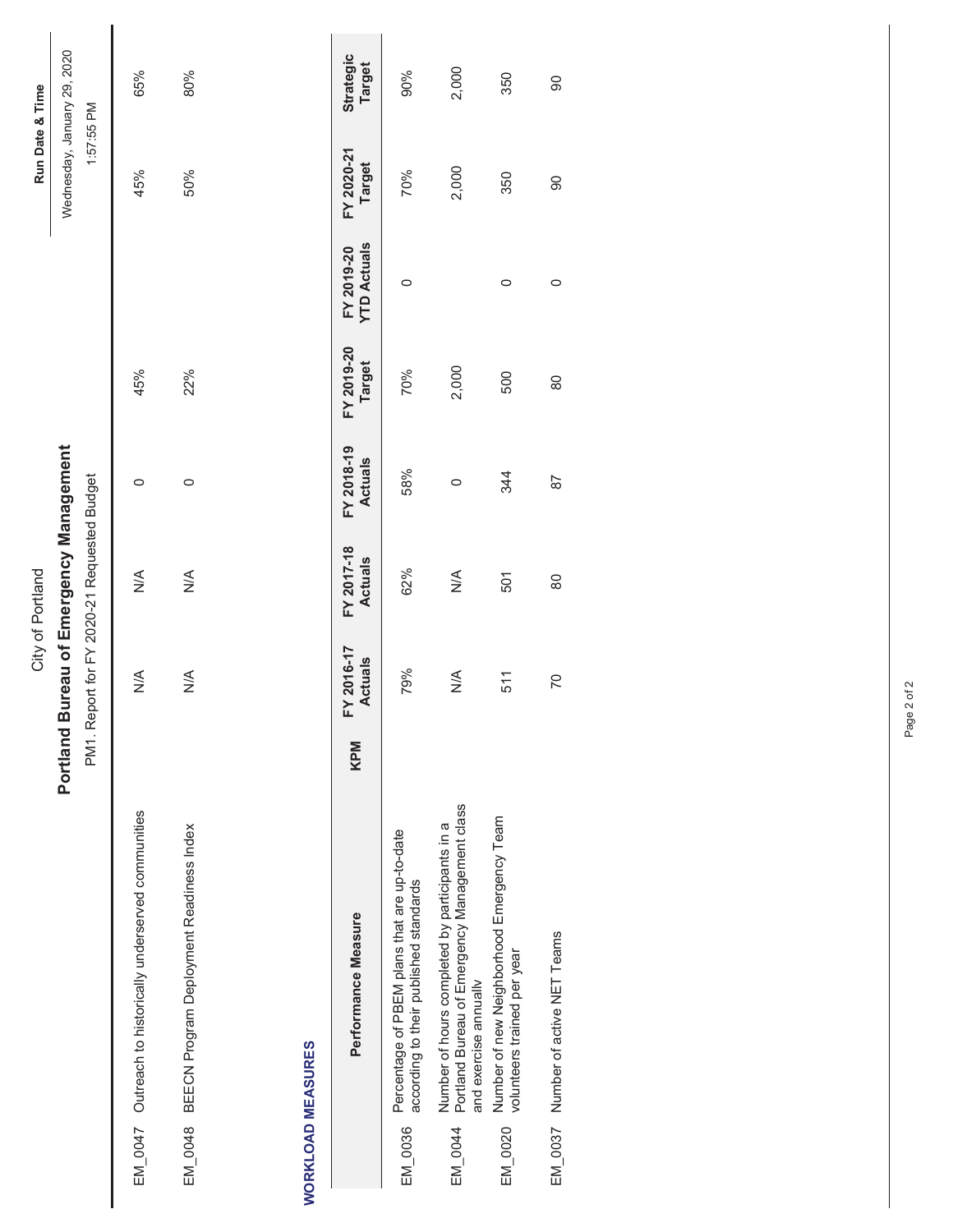#### **Portland Bureau of Emergency Management – Fund 100**

#### **Plan Overview**

This five‐year plan of the General Fund portion of the Portland Bureau of Emergency Management budget assumes a current appropriation level of service, with out year costs escalated by City Economist provided inflation factors. The reason those assumptions are being made is because the bureau is currently part of the City's Public Safety Work Group, which needs to identify 2% cuts over the next three years across all public safety bureaus. This financial forecast does not make any assumptions about identified savings found by that work group, or how they will be apportioned, as that is ongoing work, and no decisions have been made at this time. The bureau anticipates a five year plan that will more aptly reflect that group's work in next fiscal year's budget submission.

#### **Revenue Assumptions**

This plan assumes cost sharing revenues (interagency and intergovernmental) will be static starting in FY 2021‐22. It is assumed that General Fund would escalate with inflation.

#### **Expenditure Assumptions**

This plan assumes a straight‐line escalation of costs from the FY 2020‐21 plan based on City Economist issued inflationary factors.

#### **Expenditure Risks to the Forecast and Confidence Level**

The confidence level of this five‐year forecast is low, because we know that it will be impacted by the Mayor's guidance to public safety bureaus to find a collaborative 2% reduction over the next 3 years. At this time, the work group is working on identifying those savings, and because they are not prescriptive to each bureau, there is no way to tell at this time how decisions will impact PBEM's budget. The table on the next page is a view of how the General Fund portion of the bureau would look if it grew at the rate of inflation, at FY 2020‐21 planned service levels, over the next five year.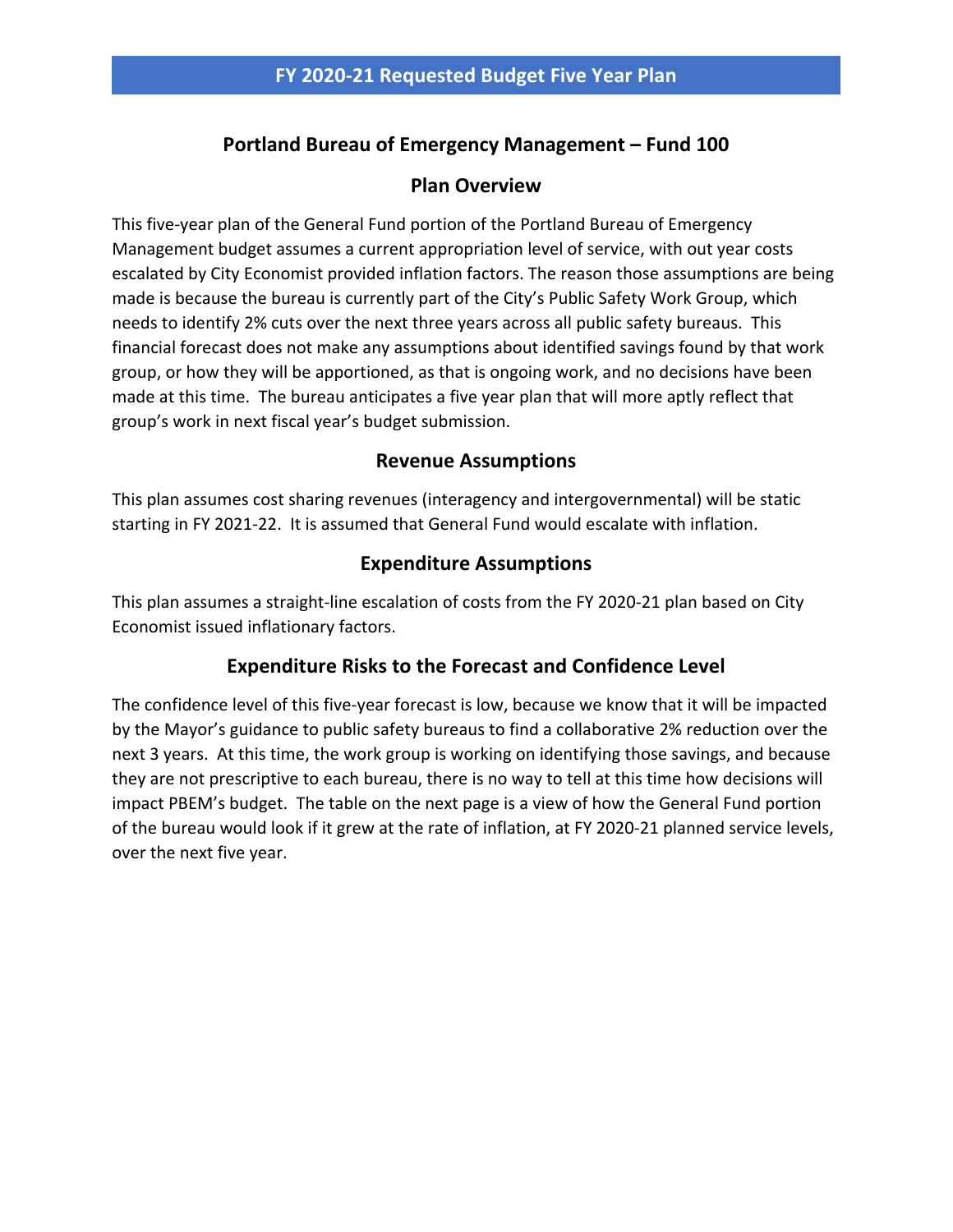# Portland Bureau of Emergency Management - Fund 100

| <b>Resources</b>                      | <b>CY Estimate</b> | FY 2020-21<br>Plan | FY 2021-22<br>Plan | FY 2022-23<br>Plan | FY 2023-24<br><b>Plan</b> | FY 2024-25<br>Plan |
|---------------------------------------|--------------------|--------------------|--------------------|--------------------|---------------------------|--------------------|
| <b>Charges for Services</b>           | 355                | ۰                  | -                  | -                  |                           |                    |
| Intergovernmental                     | 26,013             | 26.013             | 26,013             | 26,013             | 26.013                    | 26,013             |
| Interagency Revenue                   | 86,000             | 89,300             | 90,415             | 90.415             | 90,415                    | 90.415             |
| General Fund Discretionary & Overhead | 3,617,797          | 3.752.754          | 3,867,087          | 3,973,835          | 4,090,946                 | 4,211,423          |
| <b>Resource Total</b>                 | 3,730,165          | 3,868,067          | 3,983,515          | 4.090.263          | 4.207.374                 | 4,327,851          |

| <b>Expenditures</b>                    | <b>CY Estimate</b> | FY 2020-21<br>Plan | FY 2021-22<br>Plan | FY 2022-23<br>Plan | FY 2023-24<br>Plan | FY 2024-25<br><b>Plan</b> |
|----------------------------------------|--------------------|--------------------|--------------------|--------------------|--------------------|---------------------------|
| Personnel                              | 2.137.769          | 2,359,153          | 2.434,646          | 2,500,381          | 2,575,393          | 2,652,655                 |
| <b>External Materials and Services</b> | 898,514            | 785,840            | 806,272            | 827,235            | 848,743            | 870,810                   |
| Internal Materials and Services        | 658,108            | 723,074            | 742,597            | 762,647            | 783,239            | 804,386                   |
| Capital Outlay                         | 35,774             |                    | ۰                  | ٠                  | ۰                  |                           |
| <b>Expense Total</b>                   | 3,730,165          | 3,868,067          | 3,983,515          | 4,090,263          | 4,207,374          | 4,327,851                 |
| <b>Planned FTE Total</b>               | 16.5               | 16.5               | 16.5               | 16.5               | 16.5               | 16.5                      |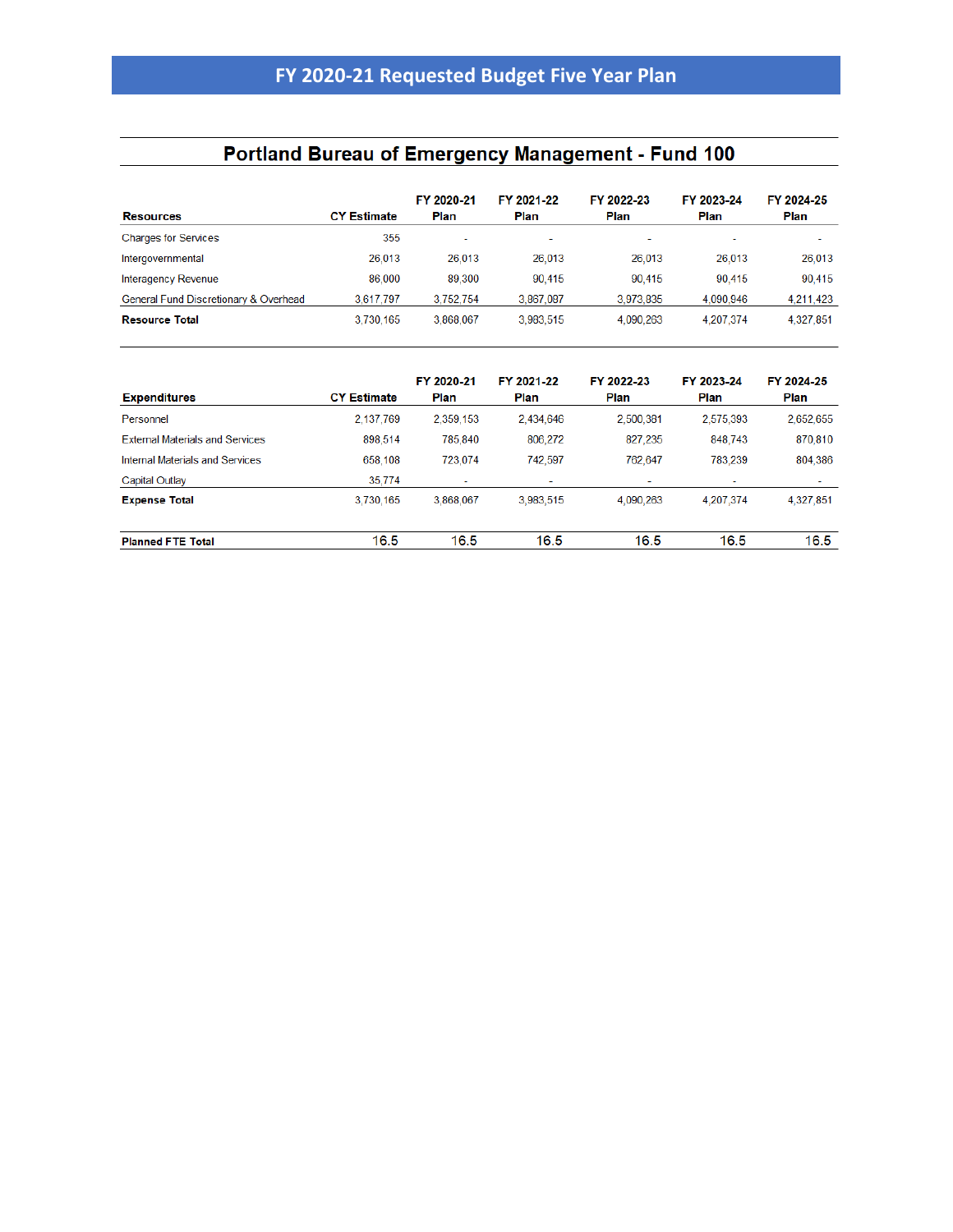#### **Portland Bureau of Emergency Management – Fund 217**

#### **Plan Overview**

This five year plan covers the bureau's grant funded portion of their budget. The bureau receives several grants at the federal and local level and assumes that they will continue to be available in the future.

#### **Revenue Assumptions**

To be conservative, this plan does not include revenue inflation factors starting with the budgeting of FY 2021‐22 budget and beyond and does not assume any new grants.

#### **Expenditure Assumptions**

This plan assumes a straight‐line escalation of costs from the FY 2020‐21 plan for personnel and internal materials and services based on City Budget Office issued inflationary factors. External Materials and Services serve as the budget balancer.

#### **Expenditure Risks to the Forecast and Confidence Level**

This forecast contains the risk that Portland could lose future Urban Area Security Initiative (UASI) grant funding. Those grants are typically funded to the top 30 cities most vulnerable to terrorist attacks, and Portland is generally near the bottom of that list. A majority of the funding in the forecast comes from federal UASI grants.

| Portland Bureau of Emergency Management - Fund 217 |                       |                    |                    |                    |                    |                    |
|----------------------------------------------------|-----------------------|--------------------|--------------------|--------------------|--------------------|--------------------|
| <b>Resources</b>                                   | СY<br><b>Estimate</b> | FY 2020-21<br>Plan | FY 2021-22<br>Plan | FY 2022-23<br>Plan | FY 2023-24<br>Plan | FY 2024-25<br>Plan |
| Intergovernmental                                  | 2,918,720             | 3,129,863          | 3,800,484          | 3,800,484          | 3,800,484          | 3,800,484          |
| <b>Resource Total</b>                              | 2,918,720             | 3,129,863          | 3,800,484          | 3,800,484          | 3,800,484          | 3,800,484          |
| <b>Expenditures</b>                                | CY<br><b>Estimate</b> | FY 2020-21<br>Plan | FY 2021-22<br>Plan | FY 2022-23<br>Plan | FY 2023-24<br>Plan | FY 2024-25<br>Plan |
| Personnel                                          | 654,004               | 1,021,144          | 1,053,821          | 1,082,274          | 1,114,742          | 1,148,184          |
| <b>External Materials and Services</b>             | 2,019,320             | 1,935,642          | 2,568,913          | 2,535,661          | 2,498,264          | 2,459,760          |
| <b>Internal Materials and Services</b>             | 245,396               | 173,077            | 177,750            | 182,549            | 187,478            | 192,540            |
| <b>Expense Total</b>                               | 2.918.720             | 3.129.863          | 3,800,484          | 3,800,484          | 3,800,484          | 3,800,484          |
| <b>Planned FTE Total</b>                           | 6.5                   | 6.5                | 6.5                | 6.5                | 6.5                | 6.5                |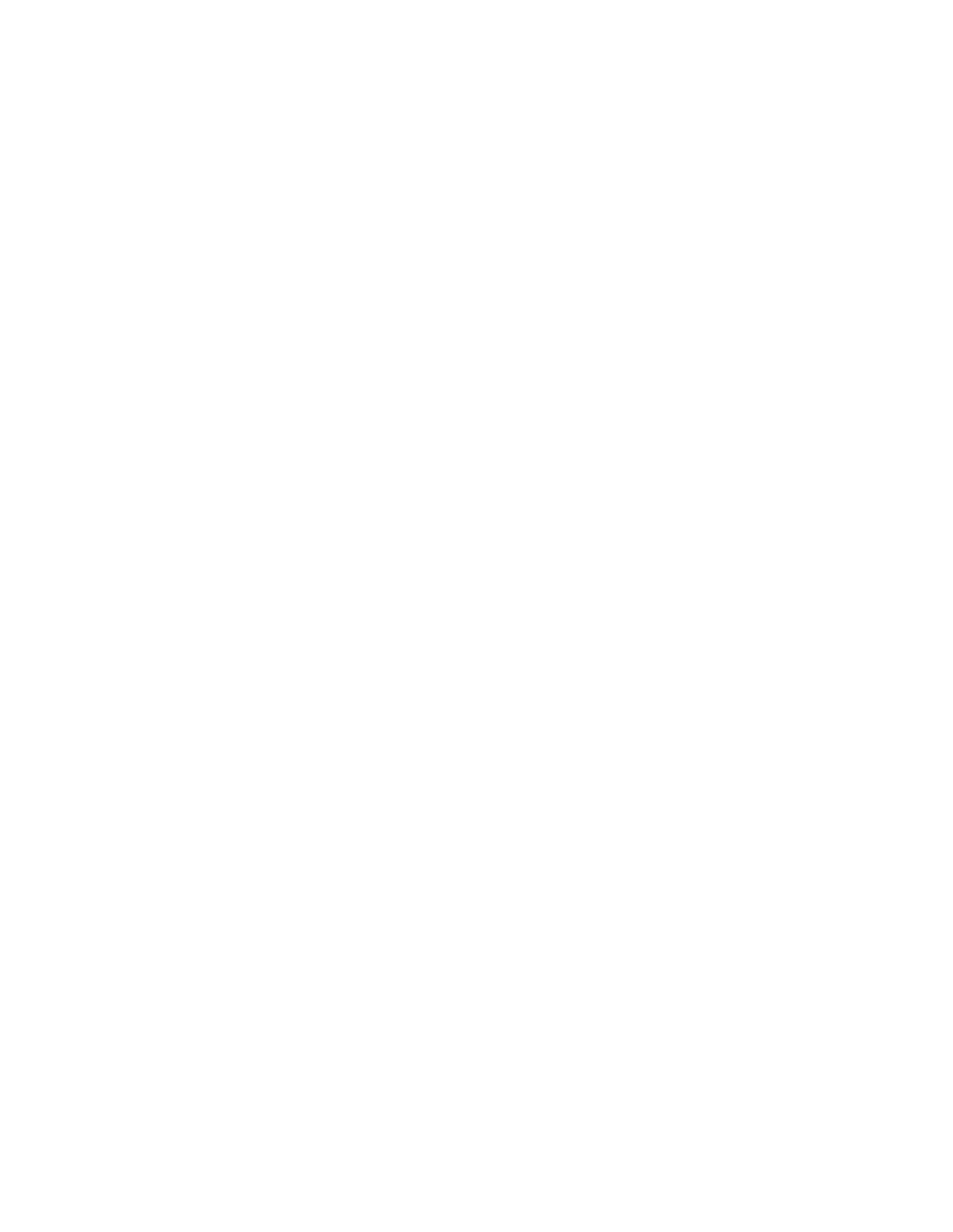# **Portland Bureau of Emergency Management**

# Requested Budget & Racial Equity Plan Update:

• We have completed several milestones in our equity plan, such as a bureau wide equity tool used to ensure equity considerations in projects and plans, and the centering of historically underserved communities in our outreach, training, and preparedness work

• PBEM is seeking to reprioritize some existing funds to have an outside consultant perform an equity audit that will review the bureau's work to continue improving our equity focus, and further our development as an anti-racist organization. Results from that work will be used to develop the next equity plan and the bureau's strategic plan.

• The Region Disaster Preparedness Organization (RDPO) has committed to hiring an Equity Advisor position, which will support and guide decisions at the regional level.

• Equity considerations are embedded in the design of all PBEM trainings and exercises. For example, in the Winter is Coming training, people that are unsheltered and people with disabilities are at the center of our severe winter weather planning and response.

• Our planning section works regularly with our outreach staff who focus on the needs of underserved communities, to center these communities in our plans and planning processes.

**Racial Equity Plan Link:** 

https://www.portlandoregon.gov/oehr/article/595599

# **Requested Budget Community Engagement:**

• Our budget prioritizes community engagement in historically underserved communities and our metrics show increasing success in serving these communities.

• We expect that in future years, following our anticipated outside audit of equity practices, we will develop a more structured approach to engaging communities specifically in our budget and strategic plan process. Because our Finance Manager resigned midway through the budget process, we did not have a budget advisory committee this year.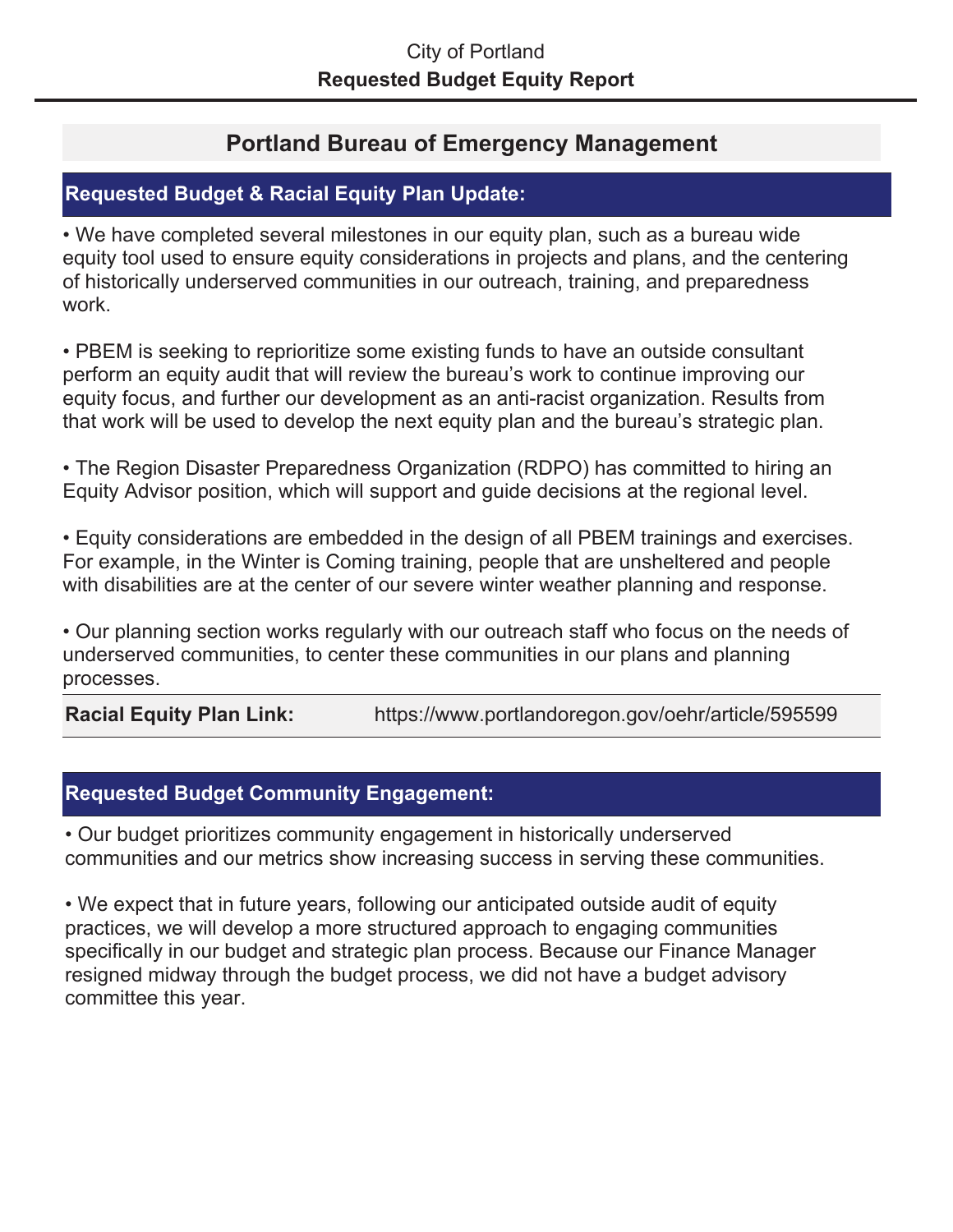#### **Base Budget Constraints:**

• The planning section is understaffed compared to other agencies of our size. As a result, many of our plans are out-of-date and do not reflect PBEM's current commitment to centering our work in service to historically underserved communities.

• We do not have an equity manager.

# **Notable Changes:**

• The current budget does not reflect significant changes.

• The Mayor's budget note directs PBEM, along with several other public safety bureaus, to find 2% savings over the next three years. Some possible solutions may result in significant changes to PBEM's size or priorities.

## **Equity Manager Role in Budget Development**

. We do not have an Equity Manager, however equity committee members (who are drawn from all programs in the bureau) have input in budget discussions for their program.

**Equity Manager:**  Contact Phone:

# **ADA Title II Transition Plan:**

• PBEM resides in a new City building and complies with all Title II requirements. In addition, we purchase as standard sit stand desks for all staff.

• In program design, PBEM's Community Resilience Team leads with a "universal" design" approach. That is, the Team actively designs programs/outreach/policies for persons with disabilities, communities of color, new Portlanders, and persons who do not speak English as their first language. The assumption is that if a program can reach and engage underserved communities, all communities will be able to access it.

• All PBEM community programming, including disaster response training, is accessible and promoted to persons with disabilities (ADA Title II compliant). PBEM is accustomed to making reasonable accommodations when requested.

• PBEM is focused on providing written materials in plain language. PBEM aims for a reading level between eighth and tenth grade.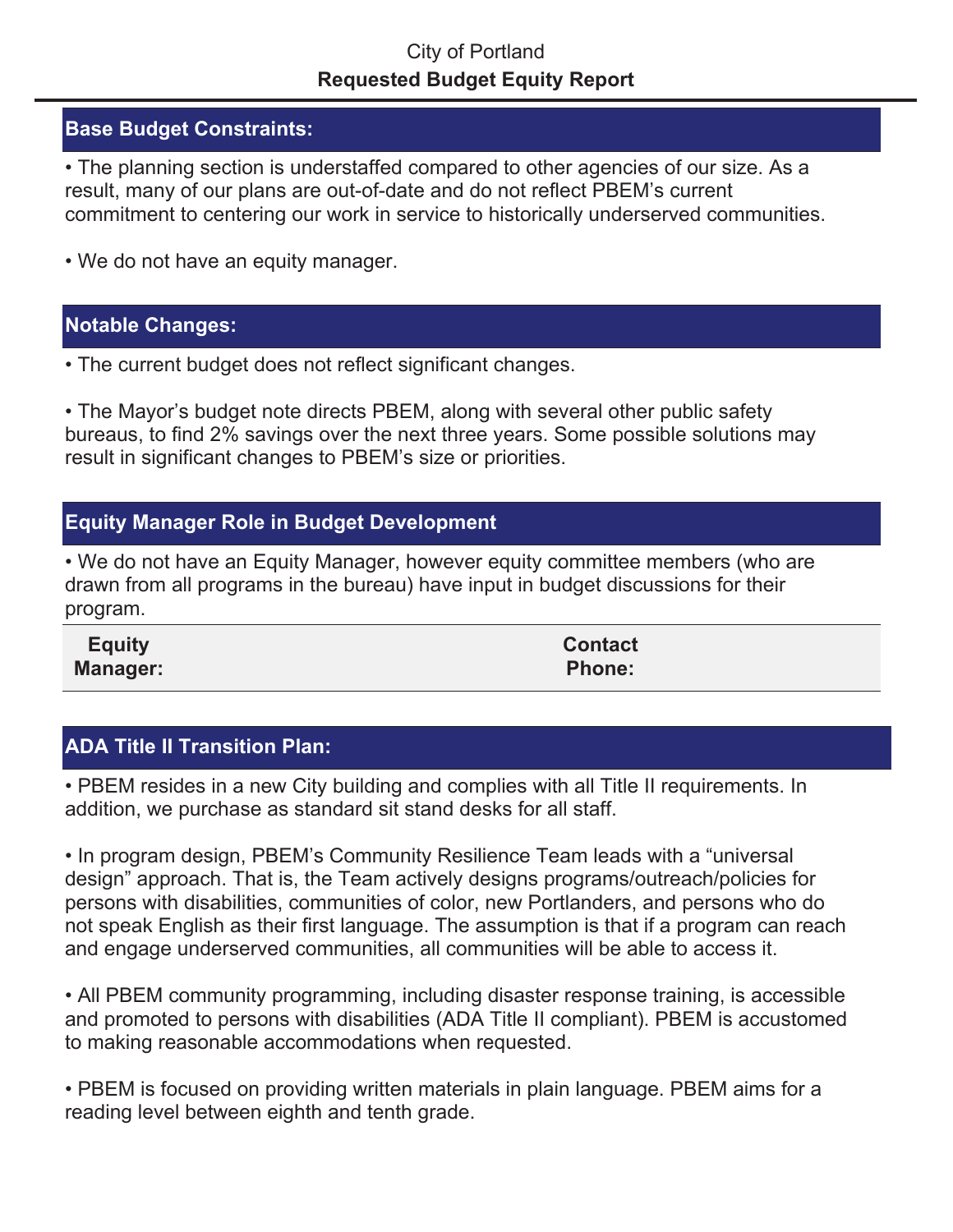#### **Accommodations:**

• The Regional Disaster Preparedness Organization completed a regional assessment to understand the pre and post disaster needs of people with disabilities and other functional needs and apply those recommendations in program development.

. Our community outreach budgets all include funds for translation and interpretation. We also provide childcare and transportation assistance to provide better access for training and outreach events.

• Emergency messages haven been translated into Portland's safe harbor languages. PBEM is working with communities where other languages are common to develop effective strategies to get emergency messages to them in a timely fashion. We also build relationships with community elders to ensure our messages are appropriate, and accessible to multilingual communities and those with limited English proficiency.

# **Capital Assets & Intergenerational Equity**

• PBEM does not have any capital assets. However, we advocate for investment in the maintenance and systematic improvement of capital assets, so that these assets will be reliable in a disaster.

• When public infrastructure fails, underserved communities are disproportionately impacted. For example, when basement flooding occurs due to an infrastructure failure, middle-class homeowners generally rely on insurance. However, lower-income renters and people who own their homes outright (generally elders) are much less likely to have insurance and can incur costly property losses.

• Intergenerational equity and disaster resilience are entirely connected; prudent investment ensures we do not burden future residents with failed systems.

| PM 2019-20<br>PM 2019-20 PM 2020-21<br>PM 2018-19<br><b>PM 2017-18</b><br><b>Measure Title</b><br><b>YTD Actuals</b><br><b>Actuals</b><br><b>Actuals</b><br><b>Target</b><br>Target | <b>Strategic</b><br><b>Target</b> |
|-------------------------------------------------------------------------------------------------------------------------------------------------------------------------------------|-----------------------------------|
|-------------------------------------------------------------------------------------------------------------------------------------------------------------------------------------|-----------------------------------|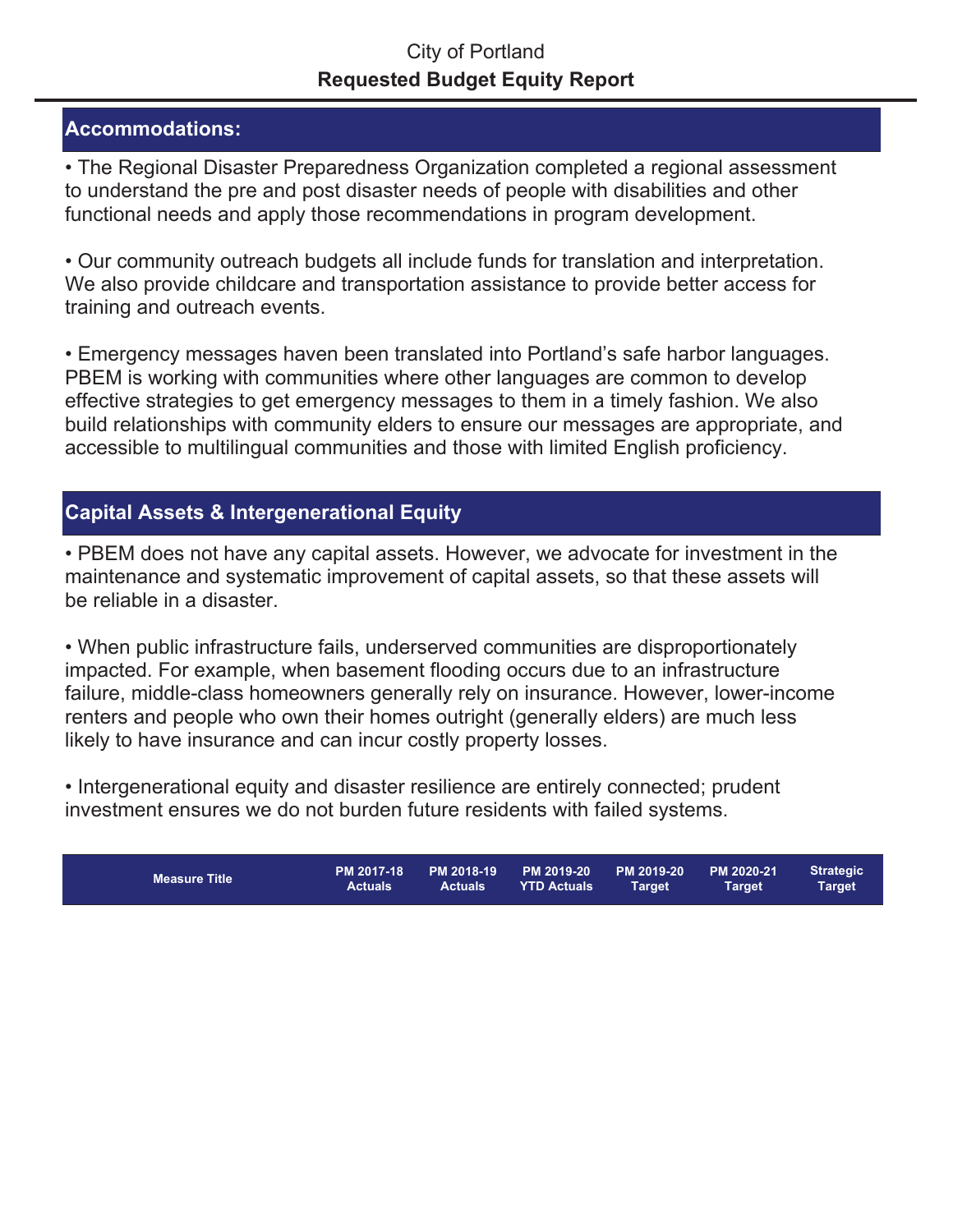| <b>Data Tracking</b><br><b>Methodology:</b> | • PBEM collects and tracks data to measure against goals of<br>engaging underserved communities to promote equity. That<br>data includes the demographic data of PBEM volunteers and<br>outreach events. PBEM also monitors and relies on the latest<br>academic studies on the disproportionate impact disasters<br>have on low income households, non-English speaking<br>households, persons with disabilities, and communities of<br>color. We also track the number of other language requests for<br>Public Alert sign-ups, and how many people have signed up<br>for our additional needs registry.<br>• PBEM relies on case studies and published research / best<br>practices to develop plans that will be effective in underserved<br>communities.<br>• Information is collected during any after action process. After<br>action reports highlight each observation about the incident<br>response that requires a recommended improvement action.<br>. NET Dashboard: https://www.portlandoregon.gov/pbem/ |
|---------------------------------------------|-------------------------------------------------------------------------------------------------------------------------------------------------------------------------------------------------------------------------------------------------------------------------------------------------------------------------------------------------------------------------------------------------------------------------------------------------------------------------------------------------------------------------------------------------------------------------------------------------------------------------------------------------------------------------------------------------------------------------------------------------------------------------------------------------------------------------------------------------------------------------------------------------------------------------------------------------------------------------------------------------------------------------|
|                                             | article/751288                                                                                                                                                                                                                                                                                                                                                                                                                                                                                                                                                                                                                                                                                                                                                                                                                                                                                                                                                                                                          |

# Hiring, Retention, & Employment Outreach:

• PBEM continues to be significantly more racially diverse than the City as a whole. We currently have approximately 35% employees of color. Our workforce also includes veterans and people with disabilities.

• Every hire is an opportunity to make our workplace more diverse. Our position announcements and hiring processes reflect the fact that lived experience as a member of a historically underserved community is relevant to our bureau's mission.

• We also seek to support and retain our diverse workforce. We encourage staff to participate in the bureau equity committee, to participate in DEEP events, and to seek professional development opportunities that support their interests and professional goals.

## **Contracting Opportunities**

• The bureau strives to procure goods & services \$10K and below exclusively from local (D/M/W/ESB) small businesses and utilizes the States COBID program for direct award procurements up to \$100K to local (D/M/W/ESB). The Finance staff also works with the Planning teams Outreach program to bring more opportunities to local (D/M/ W/ESB) small businesses.